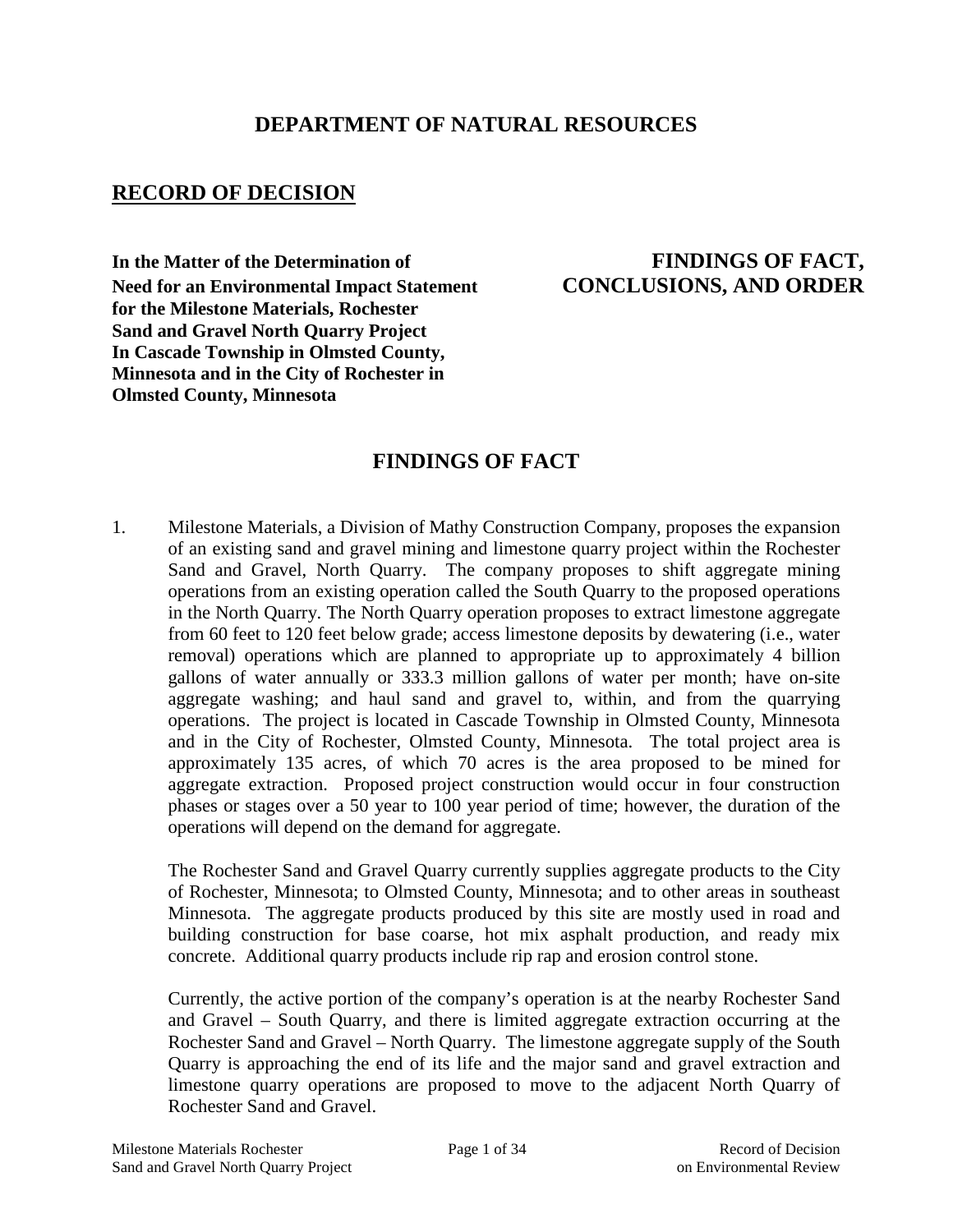The North Quarry up to this time has only been mined to a limited extent. The present quarry area is approximately one acre in size, with other areas of approximately nine to ten acres that have been stripped of overburden in partial preparation for the proposed expansion of the North Quarry. The current depth of aggregate extraction is at an elevation of approximately 960 feet (') mean sea level (msl). The proposed expansion is for the aggregate to be mined to an anticipated minimum elevation of approximately 900' msl in order to access aggregate that meets State of Minnesota quality specifications. Dewatering of the North Quarry is needed to reach this depth of mining.

The operations are proposed to operate on a year-round basis approximately Monday through Friday. Operating hours are likely to occur during daylight hours which generally may be from 5:00 a.m. to 8:00 p.m. from April through September, and from 7:00 a.m. to 5:00 p.m. from October through March. Occasional operations requiring extended hours may occur due to the needs of particular projects or due to the need for specific aggregate materials at particular times. Access to and from the site and to the operation areas will be along the access roads and haul roads, with ingress and egress generally using East River Road to 37th Street NW and 55th Street NE.

For the proposed dewatering for the North Quarry, Milestone Materials has submitted an application for a Water Appropriation Permit to the Minnesota Department of Natural Resources (MDNR) requesting an annual appropriation up to 4,000 million gallons (four billion gallons) of water (333.3 million gallons per month). This requested volume is based on the proposer's industry experience in similar geologic, hydrologic, and hydrogeologic settings. As operations continue, the mining will extend to greater depths within the limestone formation and will extend below the water table. The water appropriated would be discharged to the South Fork of the Zumbro River after treatment within a series of settling ponds which will be constructed on site. The settling pond system will be designed according to permit requirements to be specified in the Minnesota Pollution Control Agency's (MPCA's) National Pollutant Discharge Elimination System/State Disposal System (NPDES/SDS) permit to ensure that the water discharged from the site will comply with the MPCA's NPDES/SDS permit requirements and provisions. The North Quarry site has not in the past, and is not currently discharging water into the South Fork of the Zumbro River.

Proposed operations to occur at the North Quarry site include, but are not limited to, removing the topsoil and overburden and stockpiling it for future reclamation of the site. Some of the overburden is a sand product which may be commercially used. Removal of overburden will be typically done using excavators, haul trucks, dozers, and/or scrapers. Once the overburden is removed and the aggregate is exposed, holes will be drilled into the aggregate rock for blasting. Shot rock, created by blasting, will then be fed by a front end loader into an aggregate crusher for size reduction of the product into marketable crushed stone products.

As the quarry operations expand in the North Quarry, the existing aggregate washing at the South Quarry will move to operations at the North Quarry. To wash aggregate on site, multi-staged settling ponds are proposed to be constructed as a system separate from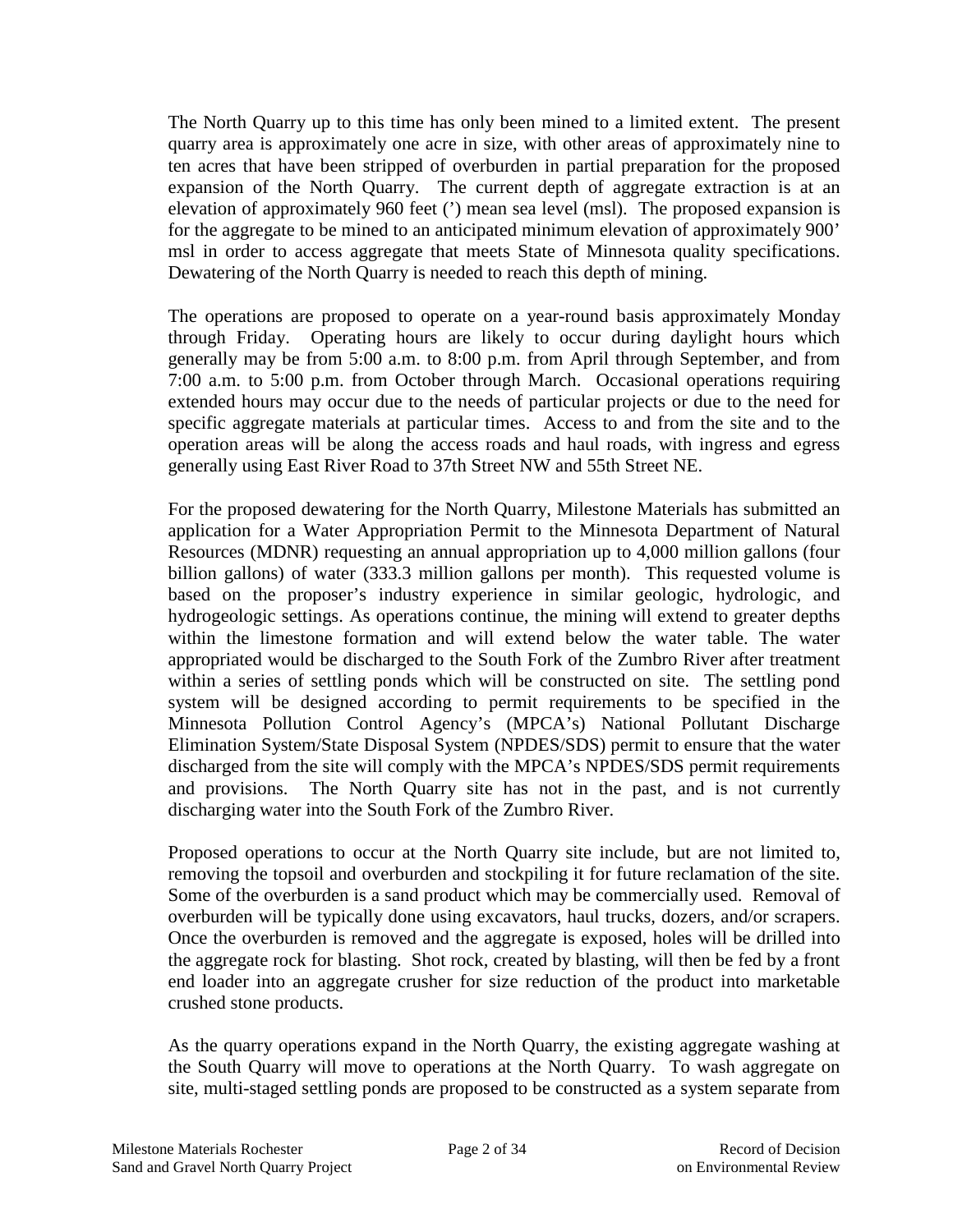the dewatering settling ponds. The source of the aggregate wash water is groundwater from dewatering the mine site, which is then recycled and reused within the aggregate washing operations. The process water from the aggregate washing is recycled within the settling ponds and does not discharge to surface water. Water losses from evaporation and loss of water into the aggregate product are replenished with groundwater to be pumped from the quarry sump to the wash ponds, as needed.

Berms are planned along the south, west, and northwest portion of the site; around the existing quarry and the stripped areas; and between the haul road and the east boundary of the property in the southeast portion of the site. Berms will be constructed around the perimeter of disturbed areas as necessary to control storm water runoff. The berms will be constructed of topsoil and subsoil removed from future areas proposed to be mined, and then seeded with grass. Some of the primary purposes of the berms are to contain and divert storm water, to control noise, to control dust, and to limit visual effects from project operations. The berms will be designed and constructed to limit interference with surface water drainage and to not result in surface water impoundments beyond the boundaries of the mining site. Berm heights and widths have been generally identified and will vary in different areas of the property depending on the need to contain and divert storm water, control noise, control dust, and limit visual effects.

Erosion control nets or mats, mulching, filter fabric barriers, straw bale barriers, and other erosion control measures will be used as needed to limit or minimize soil loss during berm construction and during other soil disturbance activities. These erosion control measures will be installed based on generally used methods and procedures. These erosion control measures will also be maintained and inspected monthly (or at other identified periods) as may be required by applicable permit and approval provisions by various permitting or regulatory authorities. Disturbed areas are planned to be seeded with Seed Mixture No. 250. Oats or rye may also be used as a cover crop if seeding occurs in the spring or early summer.

Progressive reclamation of the site will occur as extraction of aggregate resources is completed. Reclamation will be completed concurrently with quarrying activities. In areas of the quarry where the aggregate resources have been depleted, in the event that unstable slopes are found during reclamation, the slopes will be stabilized by the use of heavy equipment. Reclaimed slopes that will be underwater at the site will be left as sheer faces and will not be sloped. The proposed final reclamation of the site will include stabilization of slopes by spreading stockpiled site soils, by seeding, and by allowing the resulting basin to fill with water, thus creating a water basin. Ongoing reclamation will also occur to incorporate erosion control measures and to ensure soil erosion is limited in areas outside of the active quarrying area.

When possible and in areas with active and ongoing reclamation, the topsoil and subsoil stripped and removed will be placed directly into these areas. This will reduce soil handling and also preserve the soil viability for final reclamation and vegetation.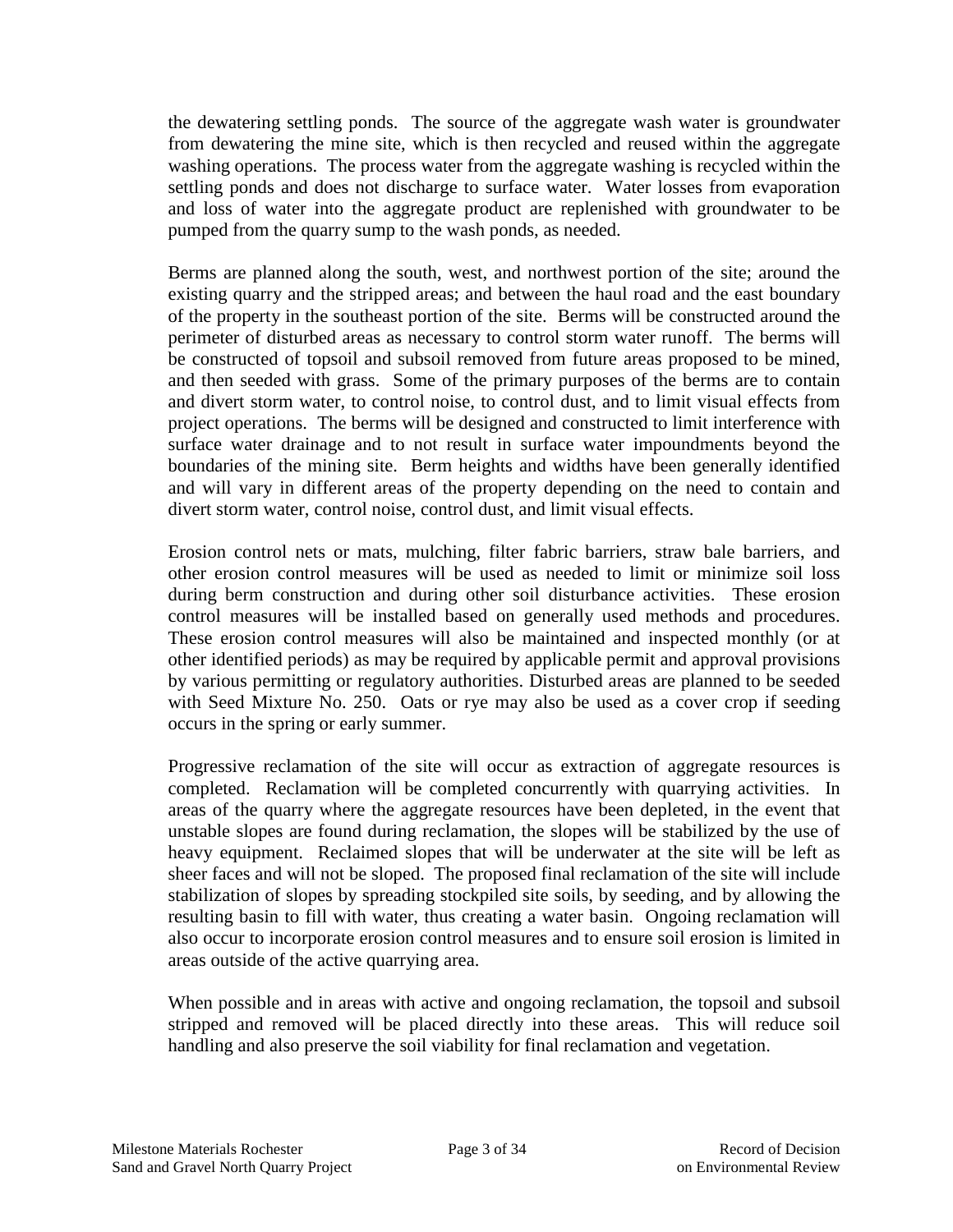After mining has been completed and reclamation has occurred, the reclaimed site area will include a water basin, however the size, dimensions, and future land uses have not been determined. Opportunities exist for this water basin to be operated and managed for limited recreational uses such as wildlife observation, hiking, fishing, boating, hunting, and other recreational uses. Post-reclamation, the site is currently anticipated to remain in private ownership. Specific plans or proposals for the long-term use of the constructed water basin or for the area adjacent to the constructed water basin have not been identified.

- 2. The proposed project requires preparation of a State Environmental Assessment Worksheet (EAW) according to the rules of the Minnesota Environmental Quality Board (EQB) and the Minnesota Environmental Review Program. Specifically, the proposed project meets two mandatory EAW requirements: 1) the extraction or mining of sand, gravel, stone, or other nonmetallic minerals which will excavate 40 or more acres of land to a mean depth of ten feet or more; and 2) a new appropriation for commercial or industrial purposes of either surface water or ground water averaging 30 million gallons per month (Minnesota Rules, part 4410.4300, subpart 12.B. and subpart 24.A.).
- 3. The Minnesota Environmental Review Program rules designate the Department of Natural Resources (MDNR) as the Responsible Governmental Unit (RGU) for conducting environmental review for the proposed project (Minnesota Rules, part 4410.4300, subpart 24.A.).
- 4. The Minnesota Department of Natural Resources prepared an Environmental Assessment Worksheet (EAW) for the proposed Milestone Materials Rochester Sand and Gravel – North Quarry project, pursuant to Minnesota Rules, part 4410.4300, subpart 12.B. and subpart 24.A.
- 5. The EAW is incorporated by reference into this Record of Decision on the Determination of Need for an Environmental Impact Statement (EIS).
- 6. The EAW was filed with the EQB and a notice of its availability was published in the EQB *Monitor* on April 4, 2011. A copy of the EAW was sent to all persons on the EQB Distribution List, to those persons known by the Department to be interested in the proposed project, and to those persons requesting a copy. A press release announcing the availability of the EAW was sent to newspapers, and radio and television stations, statewide. The press release distribution included, but was not limited to, newspapers in the vicinity of the project. Copies of the EAW were also available for public review and inspection at four MDNR offices. The EAW was also made available to the public via a posting on the MDNR's website.
- 7. The 30-day EAW public review and comment period began April 4, 2011 and ended May 4, 2011, pursuant to Minnesota Rules, part 4410.1600. The opportunity was provided to submit written comments on the EAW to the MDNR by U.S. Mail, by facsimile, or electronically.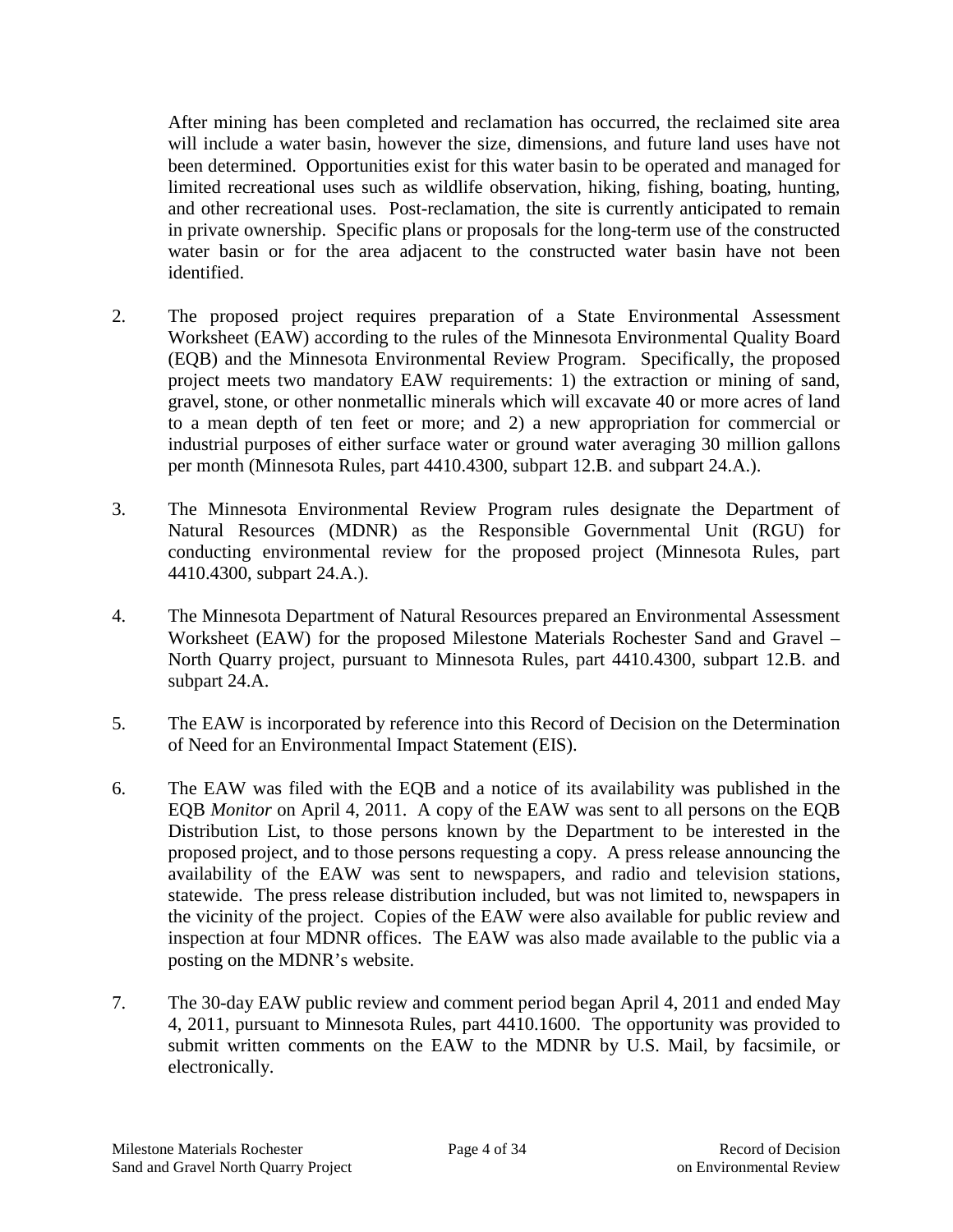- 8. During the 30-day EAW public review and comment period, ten written comment letters were submitted to the MDNR electronically, by U.S. Mail, or by facsimile. Written comment letters received or with a postmark on or before the end of the EAW public review and comment period were accepted as timely comment letters.
- 9. During the 30-day EAW public review and comment period, any verbal or written requests for copies of the EAW were responded to by a copy of the complete EAW being sent to these individuals. The MDNR will also provide a copy of the Record of Decision to these individuals.
- 10. After the conclusion of the EAW review and comment period, the MDNR did not receive any written comment letters or verbal comments on the proposed project or on the EAW. The rules of the Minnesota EQB and the Minnesota Environmental Review Program identify the MDNR's responsibility as the RGU is to provide a response to timely and substantive written comments. The public notices included as part of the EAW contained information about the deadlines for comments and information regarding procedures for responding to comments.
- 11. After the conclusion of the EAW public review and comment period, following initial review of the majority of the comments submitted on the EAW, and resulting from further evaluation of some of the proposed project features, the MDNR postponed the decision on the need for an EIS in order to collect additional information for determining whether an EIS should be prepared for this project (Minnesota Rules, part 4410.1700, subpart 2a.B.). The MDNR obtained additional information to more thoroughly respond to comments submitted on the EAW, and to evaluate and assess information on the potential for environmental effects associated with the proposed project. A letter describing the MDNR's determination to postpone the decision on the need for an EIS was sent on June 23, 2011 to the EQB official EAW distribution list, to all individuals sent a copy of the EAW, and to any person or group who submitted written comments on the EAW.
- 12. After the conclusion of the EAW public review and comment period the project proposer made a number of changes and provided additional information to the nature and specifications of the proposed project plans. This was done partially in response to questions and comments requested by the MDNR; partially in response to discussions with or presentations to local units of government, the public, and citizens; and partially in response to re-examining or re-evaluating elements of the proposed project plans. These changes and additional information included, but were not limited to, groundwater modeling; groundwater monitoring; water quantity and water quality monitoring; water appropriations and dewatering and treatment plans involving the dewatering sump and sediment ponds; areas of appropriations and dewatering; berm construction and high walls; blasting and noise considerations; cutting and removal of mature trees; the potential water basin as part of reclamation; limiting effects on private domestic wells; procedures in the event of well interference issues; and transportation and road movement and effects. The project proposer included these changes and additional information in requested draft responses to the MDNR. The project proposer also initiated and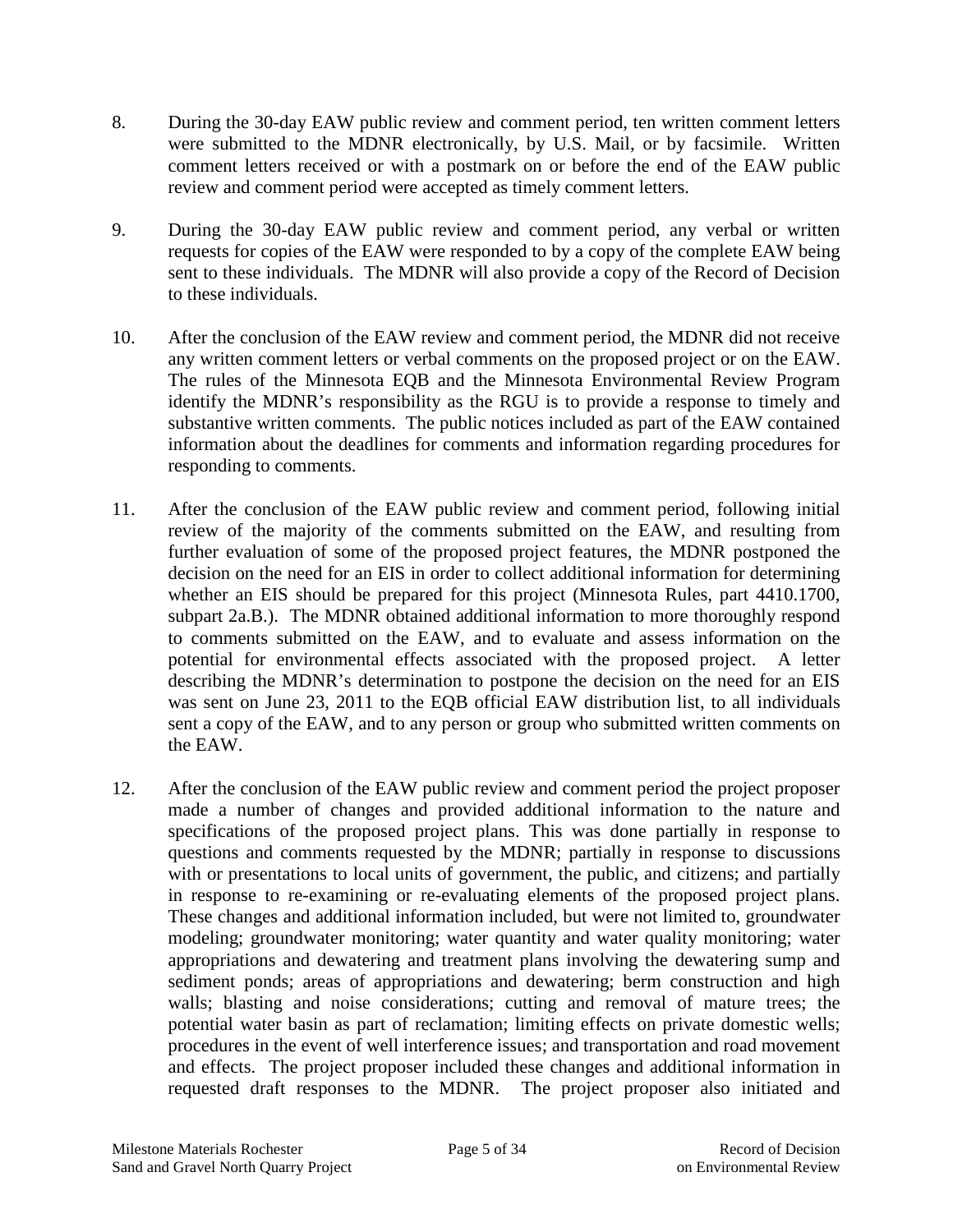contracted preparation of a groundwater modeling report. The MDNR reviewed this report and generally concurs with the results of the report for the purpose of this Record of Decision. This report evaluated a planned water appropriation of approximately 1,840 million gallons per year at full mine development, and the environmental effects assessed in the report were based primarily on an evaluation of that appropriation. More specific analysis may occur as part of permit application processing by the MDNR. These changes and additional information were not part of the EAW, were provided by the project proposer both after the EAW was issued and after the end of the EAW public review and comment period, and were not part of information reviewed or for which comments were able to be submitted during the public review and comment period. These changes and additional information occurred to respond to lacking information, and because plans and specifications subsequently became more established.

- 13. Regarding these changes and revisions, in particular those made and proposed by the project proposer, to the nature and specifications and details of the proposed project plans, the MDNR determines that they serve to clarify the information in the EAW about the project, to respond to concerns raised relating to the EAW, and to identify and to elaborate upon the project proposer's specific plans and proposals. Moreover, the changes do not represent or constitute a substantial change to the project from the information in the EAW, which the reviewers had the opportunity to review. The MDNR also determines that these changes improve the knowledge about the effects of the proposed project, and provide decision makers with additional details, specifications, and information by which to make reasoned decisions about the proposed project.
- 14. The written comments received during the EAW Public Review and Comment period are listed below. A set of all of the timely written comment letters is provided as an attachment (**Attachment No. 1**) to this Record of Decision.
	- a. Written comments were received from the following individuals and/or representatives of groups. The date the written comment was received (and/or postmarked) is also indicated:
		- 1.) Wayne H. Laursen and Earlene M. Laursen for Hallmark Terrace, Inc. (April 20, 2011)
		- 2.) Barbara J. Huberty for the City of Rochester, Department of Public Works (April 22, 2011)
		- 3.) Todd Osweiler and Bill Cook for the City of Rochester, Department of Public Utilities (April 25, 2011)
		- 4.) James R. Lundy for the Minnesota Department of Health (May 3, 2011)
		- 5.) Michael Brown for the Cascade Township Planning Commission (May 3, 2011)
		- 6.) Terry Lee for the Olmsted County Department of Environmental Services (May 3, 2011)
		- 7.) John Harford for the Rochester-Olmsted Planning Department (May 3, 2011)
		- 8.) Mark Schoenfelder for the Minnesota Department of Transportation (May 4, 2011)
		- 9.) Karen Kromar for the Minnesota Pollution Control Agency (May 4, 2011); and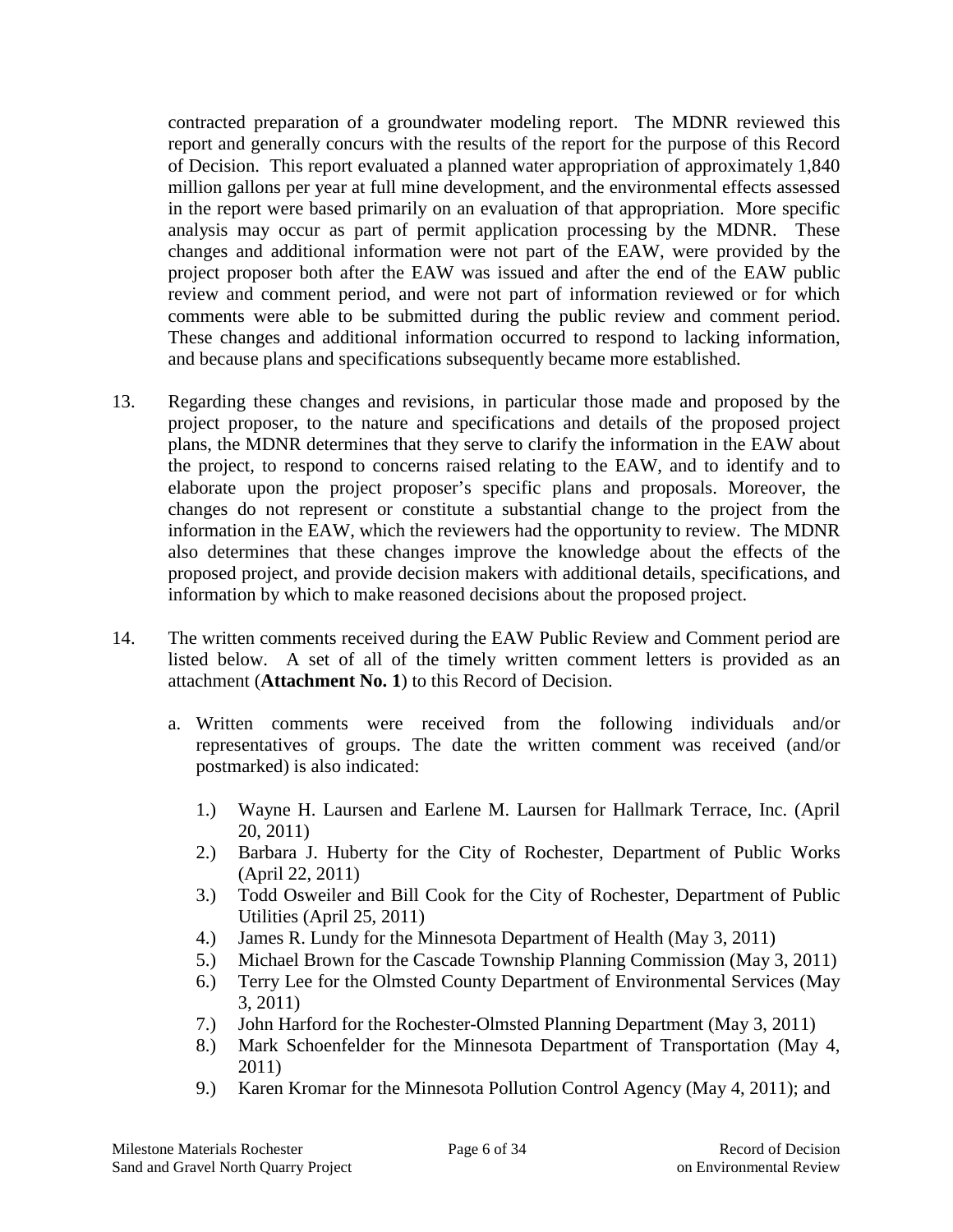- 10.) Roger Ihrke for the Township Cooperative Planning Association (May 5, 2011).
- 15. The written comments received on the EAW during the public review and comment period are listed below, compiled and summarized from the comment letters and organized generally by natural resource or environmental issue. Where multiple comments on a specific issue were received, those comments are presented in summary form representing the essence of the comments submitted. The MDNR response follows each comment area.
	- a. Several written comments were submitted expressing concerns regarding the potential for domestic well interference, water quality, reductions in water quantity, monitoring of water quality and water quantity, and the response to and resolution of potential identified problems particularly with water quality and water quantity. The Hallmark Terrace mobile home park well that is near the proposed mine was specifically identified.

**MDNR RESPONSE:** In the existing situation, groundwater intercepted by the Hallmark Terrace mobile home park well is flowing to the well from the southsoutheast, and groundwater elevations in the Prairie du Chien-Jordan aquifer are predicted to be generally 960 feet msl. This compares closely with the static water level which has been reported on the Hallmark Terrace mobile home park well log (Minnesota Department of Health, Unique Well No. 00220810). The well log also indicates that this well is installed to a depth of 413 feet from the ground surface with a standing column of water of 360 feet. Based upon test pumping of the installed pump, the drawdown is approximately 61 feet. With the northern portion of the Rochester Sand and Gravel – North Quarry operations at their planned complete extent, the groundwater model anticipates groundwater intercepted by the Hallmark Terrace mobile home park well to be generally at an elevation of 930 feet msl with a general drawdown of 30 feet from mining operations. Added to the drawdown from the operation of the Hallmark Terrace well, the total future drawdown is anticipated to be approximately 91 feet, with approximately 269 feet of standing water column remaining in the well. Assuming the pump intake setting is proper and accurate, this is not expected to cause decline in the Hallmark Terrace mobile home park water supply. As part of the MDNR's water appropriation permitting process, Milestone Materials will be required to identify the pump elevation. If necessary, the proposer will be required to have a qualified well driller or pump service company lower the pump to maintain an adequate head.

Groundwater quality effects on the Hallmark Terrace mobile home park wells are not anticipated at this time. Groundwater quality in the Prairie du Chien-Jordan aquifer southeast of the Hallmark Terrace mobile home park is estimated to continue to be similar to that currently intercepted at the well. The project proposer has identified that they will assess water quality at the Hallmark Terrace mobile home park well. The supply well at the mobile home park will be sampled prior to beginning the proposed larger scale operations at the Rochester Sand and Gravel – North Quarry site. This sampling will include the following analytes: nitrate, pH, calcium,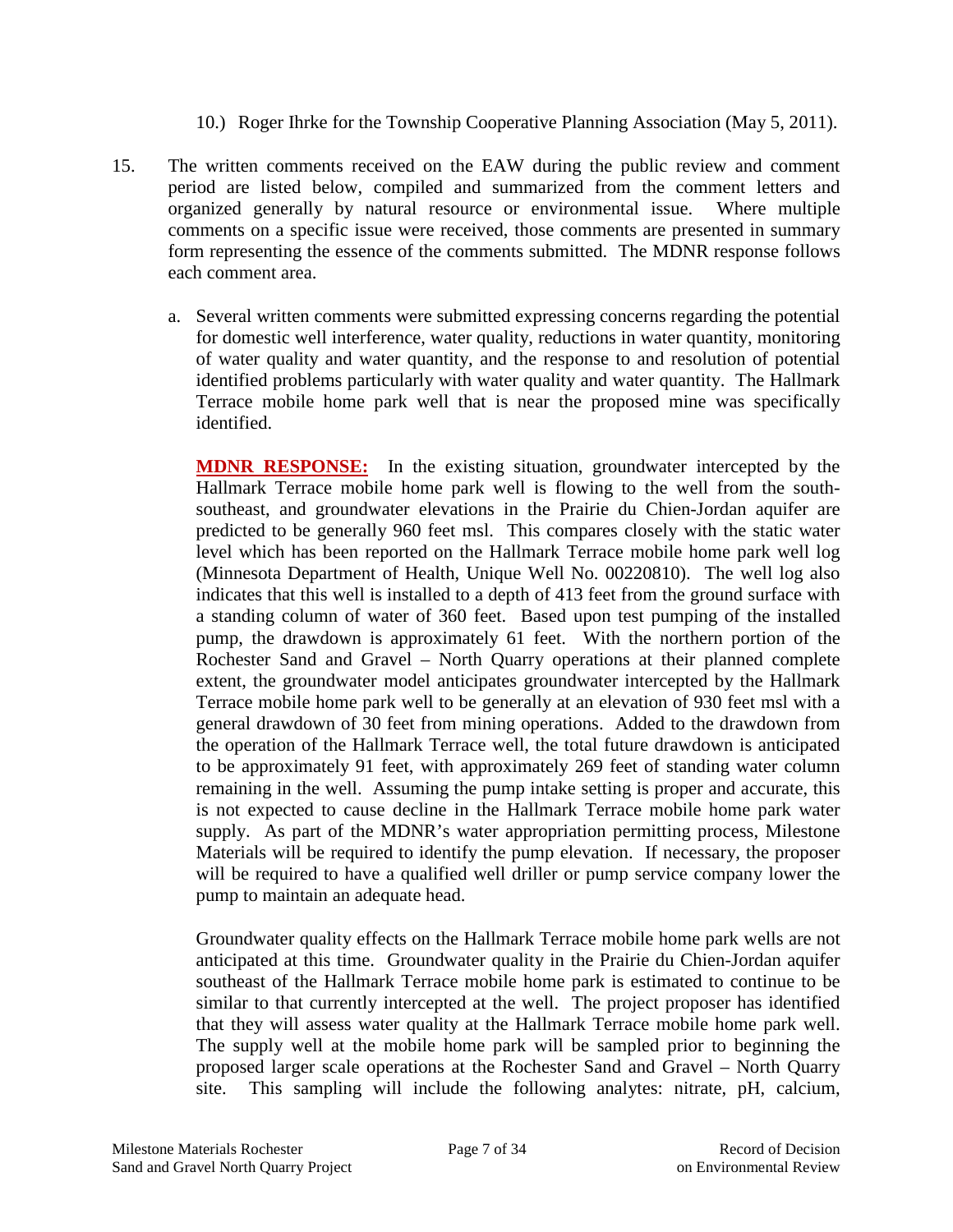magnesium, iron, and fecal coliform. In addition, water quality and water quantity monitoring will likely be required under the water appropriation permit that Milestone Minerals will need from the MDNR.

Regarding the potential or concern for interference with domestic wells and/or the plans or procedures to resolve interference complaints, any interference to the Hallmark Terrace mobile home park well or wells that are determined to be attributable to the operations from the Rochester Sand and Gravel – North Quarry site, will be addressed according to the MDNR rules regarding well interference policies and procedures (i.e., Minn. Rules part 6115.0730 relating to well interference and problems involving water appropriation). This rule, which water appropriators must follow as part of any issued water appropriation permit in Minnesota, describes the process by which a cause of reported well interference is evaluated, and also describes the procedures and responses required should a complaint regarding well interference be identified, established, and validated. As part of the MDNR's water appropriation permitting process, Milestone Materials will be required to collect domestic well information from a one-and-a-half mile radius from the perimeter of the North Quarry expansion. The MDNR will complete a risk analysis using the domestic well information to identify any domestic wells that could be at risk due to quarry dewatering. Any identified potential risks to domestic wells will be addressed prior to issuance of an appropriation permit. If an appropriation permit is issued, it will contain monitoring requirements to identify potential effects to domestic wells so that protective measures can be implemented.

b. Several written comments were submitted expressing concerns regarding the amount of water being requested for the proposed project and the probable effect of the proposed project on the Prairie du Chien-Jordan Aquifer and the City of Rochester's water supply, including the estimate of long-term effects on water resources.

**MDNR RESPONSE:** The annual volume of water requested, which was identified in the EAW as 4.0 billion gallons per year, was based on the project proposer's experiences involving the dewatering of other quarries in the southeastern Minnesota area in or based on similar hydrogeologic settings (i.e., including but not limited to a project known as the Golberg Quarry north of Rochester, Minnesota). At the time, the project proposer estimated that this maximum amount of water withdrawal for dewatering would be an adequate volume needed in a maximum future scenario. Additional and subsequent hydrologic modeling of the dewatering operation has been completed for the project proposer by its consultant (Braun Intertec). This modeling suggests that during initial periods and during much of the year, a smaller volume of water will likely need to be pumped on an annual basis to maintain a dry site floor. The steady-state or long-term dewatering rate to maintain a groundwater elevation of 900 feet over the entire site floor could result in the pumping of between 1.84 billion and 4.0 gallons of water per year.

Milestone Materials estimates they would need to pump 1.8 billion gallons of water to dewater the pit in the long term However, based on their past dewatering needs at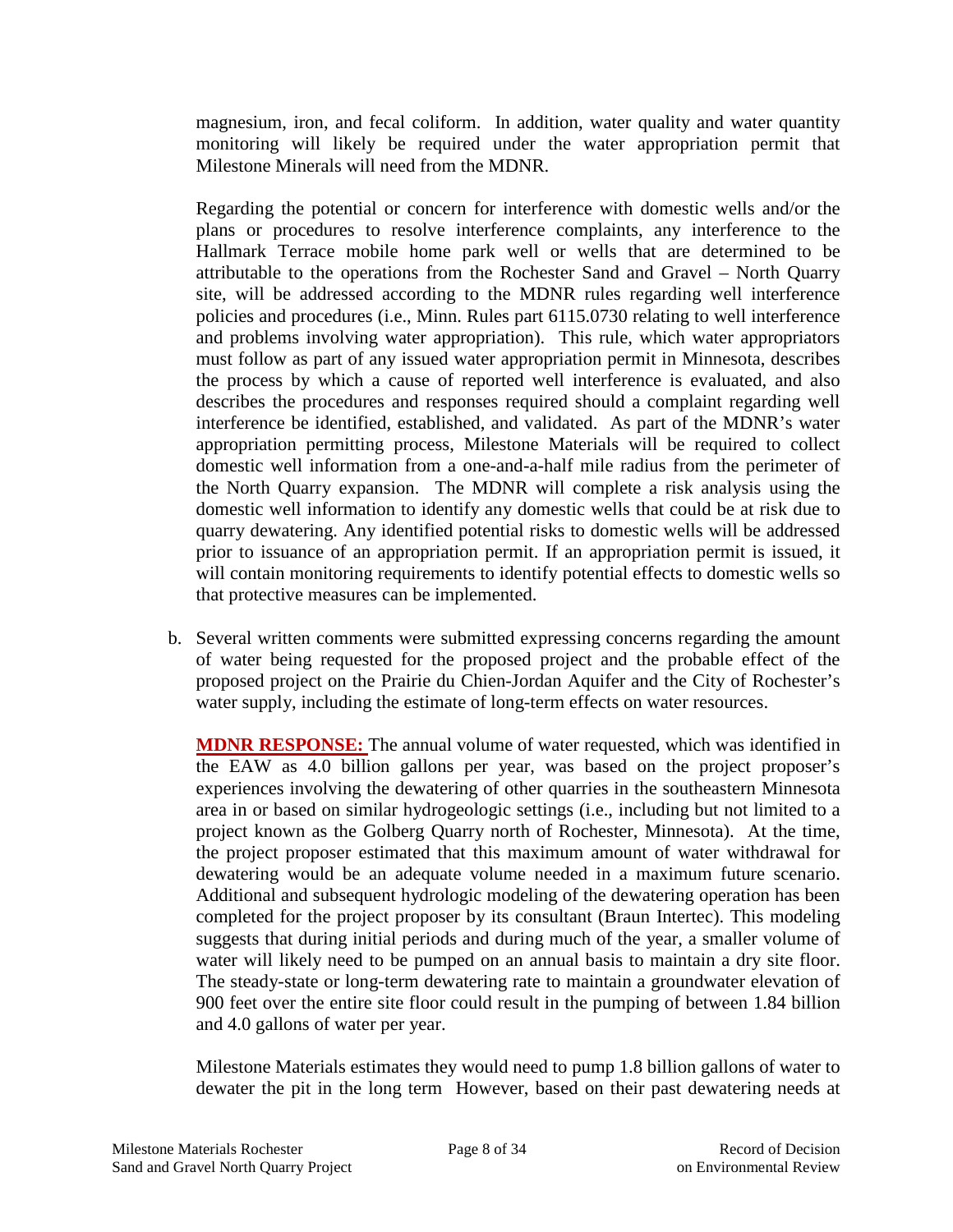their nearby Golberg Quarry, Milestone Materials estimates that there may be short periods of time that they will need to pump up to approximately 4.0 billion gallons of water per year. The amount of water proposed to be appropriated over 1.8 billion gallons per year is primarily water coming out of storage from within the aquifer. During this initial dewatering period, the cone of depression is expected to be smaller in diameter and shallower than that calculated by the Steady State Model. The Steady State Model results represent the maximum depth and diameter for the cone of depression.

Regarding the direction of the local groundwater flow, the groundwater potentiometric contours in the vicinity of the northern portion of the Rochester Sand and Gravel – North Quarry are generally from south/southeast to north/northwest. Based on existing conditions, groundwater flow in the Prairie du Chien-Jordan aquifer in the Rochester vicinity is generally to the South Fork of the Zumbro River with maximum pumping at the northern portion of the Rochester Sand and Gravel – North Quarry. The hydrogeologic modeling results indicate that flow directions are very similar with groundwater flow generally to the South Fork of the Zumbro River, however groundwater flow within one and a half miles south of the Rochester Sand and Gravel – North Quarry shifts more northerly to the quarry instead of to the river.

The dewatering of the Prairie du Chien aquifer in the vicinity of the northern portion of the Rochester Sand and Gravel – North Quarry will expose a portion of the effective porosity of the dolomitic strata predominantly comprising the Prairie du Chien aquifer to air and to oxidation processes. This may accelerate the development of a weathering surface as well as of clayey residential layers on these surfaces. It is probable that without ongoing groundwater flow past these surfaces, the rate of dissolution of the carbonate matrix may somewhat diminish. Within the Prairie du Chien aquifer remaining saturated at 185 feet, the increased flow through its permeability features will likely increase the rates of dissolution of the carbonate matrix. The actual rates of dissolution may be quite variable due to differing clastic mineralogical content of the Prairie du Chien strata and have not been estimated.

Based on applying hydrogeologic principles within the cone of depression from the northern portion of the Rochester Sand and Gravel – North Quarry dewatering, there should be no decreased recharge of the Prairie du Chien-Jordan aquifer; the lower potentiometric heads may instead result in less evapotranspiration from the overlying units and inter-aquifer flow from the lower aquifers. The project proposer's modeled scenario's predicted drawdown averages approximately 45 feet in the potentiometric surface of the Prairie du Chien-Jordan aquifer for the Rochester vicinity and for the northern portion of the Rochester Sand and Gravel – North Quarry vicinity.

Beyond one and a half miles, the predicted modeled scenario drawdown is less than ten feet, which corresponds to a decrease of less than three percent of the potentiometric head above the base of the Prairie du Chien-Jordan aquifer. The comparison of modeling results for the existing conditions and conditions with the proposed modeled site pumping estimates that the cone of depression in the Prairie du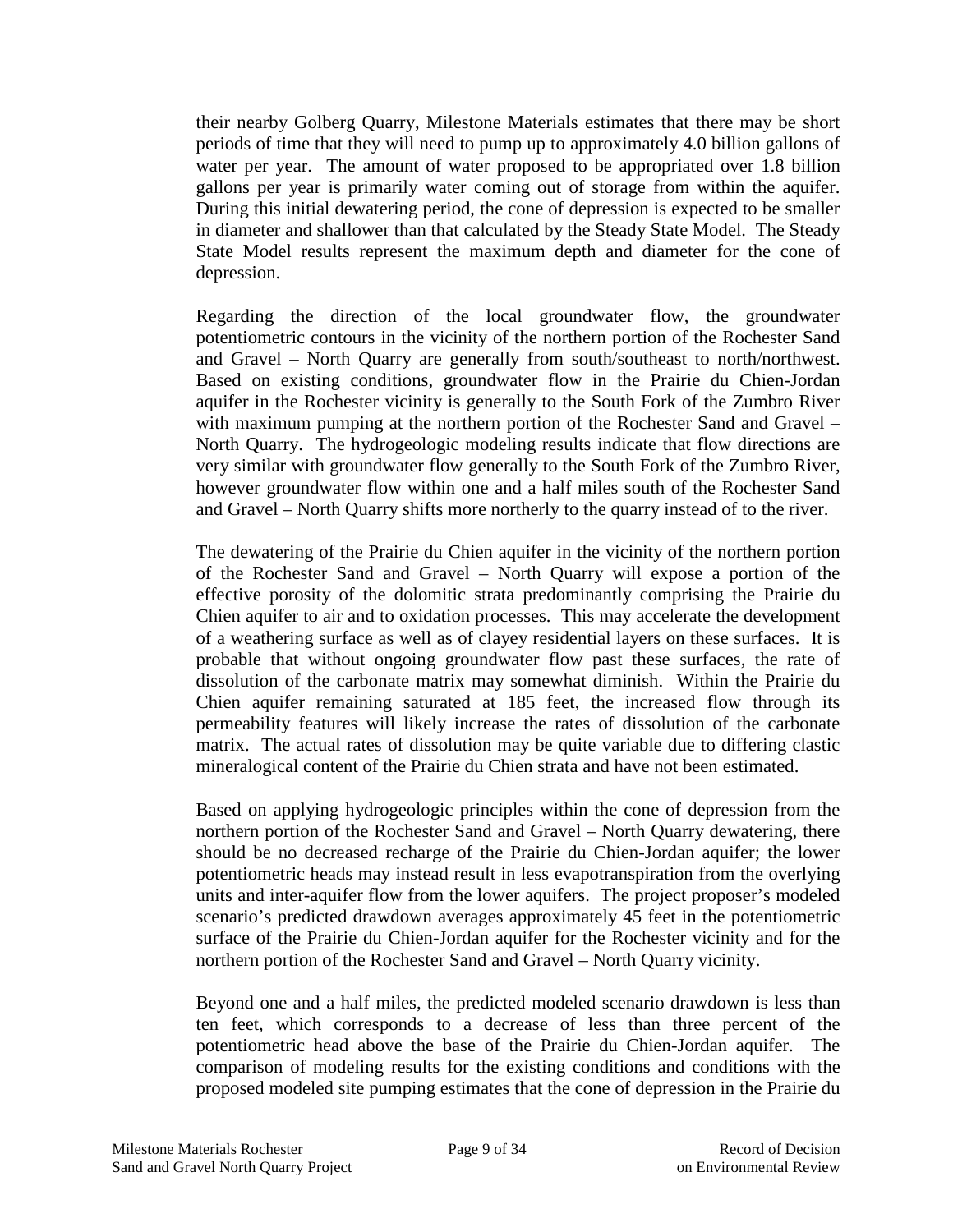Chien-Jordan aquifer's potentiometric surface will decrease the ambient water elevations at Municipal Well No. 28 by 12.6 feet, which is less than four percent of the potentiometric head above the base of the Prairie du Chien-Jordan aquifer.

The changes over time are anticipated to be somewhat minor because the only change in the dewatering will be the expansion of the dewatered quarry floor over time. Changes to the cone of depression are anticipated to occur only in the immediate vicinity due to expansion of the dewatered quarry flow over time.

The Prairie du Chien-Jordan aquifer extends over thousands of square miles in Minnesota and is used by thousands of domestic wells and many municipalities for water; it is a major aquifer in Minnesota. In the vicinity of the North Quarry expansion (a few square miles), the Prairie du Chien aquifer will be physically removed and partially dewatered. With the removal of rock and water over the life of the quarry operations, the aquifer would have less water available for water users and water dependent resources in the geographic area affected. Once mining has been completed, the aquifer will likely be available again except in the area that had been mined. There may also be minor changes in static water levels and gradients post mining. Relative to the entire aquifer, the negative effects are very limited in geographic and temporal scales.

The proposed monitoring well network for the site includes four monitoring wells that would be screened at intervals sufficient to account for potential drawdown of the static water levels. The planned locations of the wells are one in the north portion, one in the west portion, and two on the eastern side of the site. These wells are all proposed to have dedicated automated water level monitoring equipment. These monitors will be programmed to collect water level measurements on an hourly basis. This data will be downloaded from the data loggers periodically and submitted to the MDNR in a comprehensive report on an annual basis or as required by regulatory and/or permit requirements. The MDNR as part of the water appropriation permitting process will further review the adequacy of the proposed monitoring plan. MDNR permit conditions will require an appropriate level of groundwater and surface water monitoring.

c. Several written comments were submitted expressing concerns regarding the potential or possible effect of the proposed project on the City of Rochester, Minnesota's Municipal Well No. 28.

**MDNR RESPONSE:** The project proposer has compared the results for the existing conditions and conditions with the proposed modeled site pumping rate. The groundwater model developed for the project proposer predicts or anticipates that the cone of depression in the Prairie du Chien-Jordan aquifer's potentiometric surface will decrease the ambient water elevation at the City of Rochester's Municipal Well No. 28 by 12.6 feet. This well depth is approximately 400 feet, and the anticipated decrease in the standing water column in Municipal Well No. 28 will be approximately less than four percent**.** The pump is set at an approximate elevation of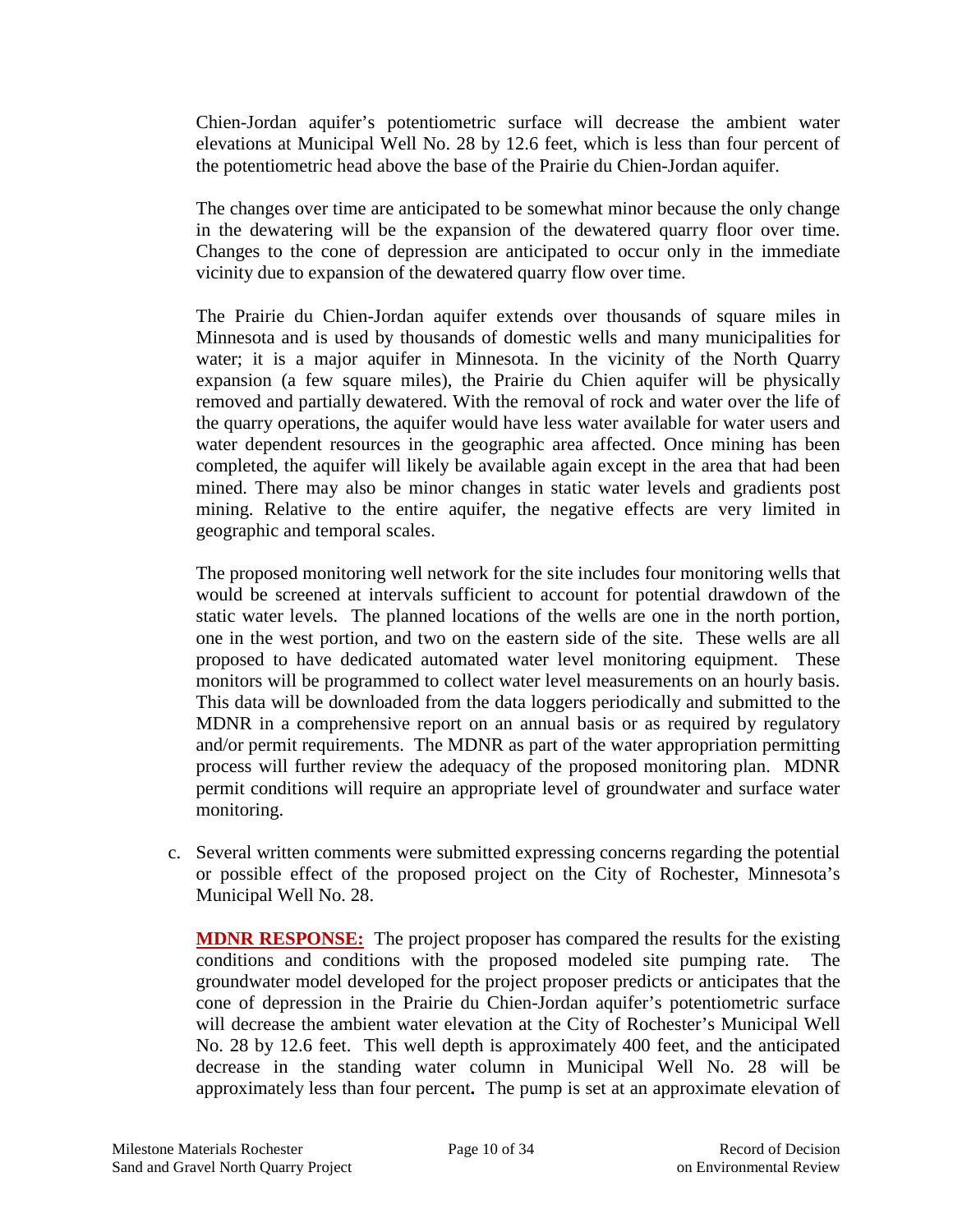830 feet. Static water levels in the well are at an elevation of approximately 967 feet. Under existing conditions, there is approximately 137 feet of water over the pump. Under the proposer's modeled drawdown conditions, the static water level would be lowered 12.6 feet leaving 124.4 feet of water above the pump elevation. This amount of water above the pump elevations appears adequate to sustain continued use of the well for municipal water.

Regarding the potential for unanticipated interference with nearby water supplies that are determined to be attributable to the operations from the Rochester Sand and Gravel – North Quarry site, the project proposer will follow the guidelines outlined or described in the MDNR well interference resolution process and will follow the MDNR rules regarding well interference policies and procedures (i.e., Minn. Rules part 6115.0730 relating to well interference and problems involving water appropriation). This rule, which water appropriators must follow as part of any issued water appropriation permit in Minnesota, describes the process by which a cause of reported well interference is evaluated, and also describes the procedures and responses required should a complaint regarding well interference be identified, established, and validated. All well interference complaints received by the MDNR will be addressed according to Minnesota Rules, part 6115.0730.

d. Several written comments were submitted expressing concerns regarding the Rochester North Drinking Water Supply Management Area (DWSMA) and how the proposed project will reduce, limit, or avoid potential or possible contamination of the drinking water supply in the Rochester North DWSMA, and other Department of Health water issues. The Minnesota Department of Health comment letter included a general guidance document for local government plans, rules or regulations as they apply to aggregate mining in DWSMAs. Topic areas in the guidance document include movement of disease organisms, fuel related contamination, storage/waste contamination, bituminous batch plant, groundwater withdrawal, wells in mining areas, illegal dumping, and site reclamation.

**MDNR RESPONSE:** The proposed northern portion of the Rochester Sand and Gravel – North Quarry overlies highly vulnerable portions of the Rochester North Water Supply Management Area (DWSMA). Milestone Materials will be incorporating safeguards required by the MPCA tank regulations, such as secondary containment of petroleum product storage, at the site as part of an effort to ensure potential effects are limited and reduced and to avoid any possible contamination from fuel or storage facilities. All Milestone Materials mining operations will be required to follow all requirements of the company's Spill Policy.

The proposed project does not include sewage disposal, a bituminous batch plant or wells in the mining area. Storm water will be managed as required under the MPCA general storm water permit. Groundwater withdrawals are regulated under the MDNR and this topic is also addressed elsewhere in the Record of Decision. Illegal dumping and site reclamation are typically regulated by local government units. Olmstead County and Cascade Township are currently having discussions with the Mathy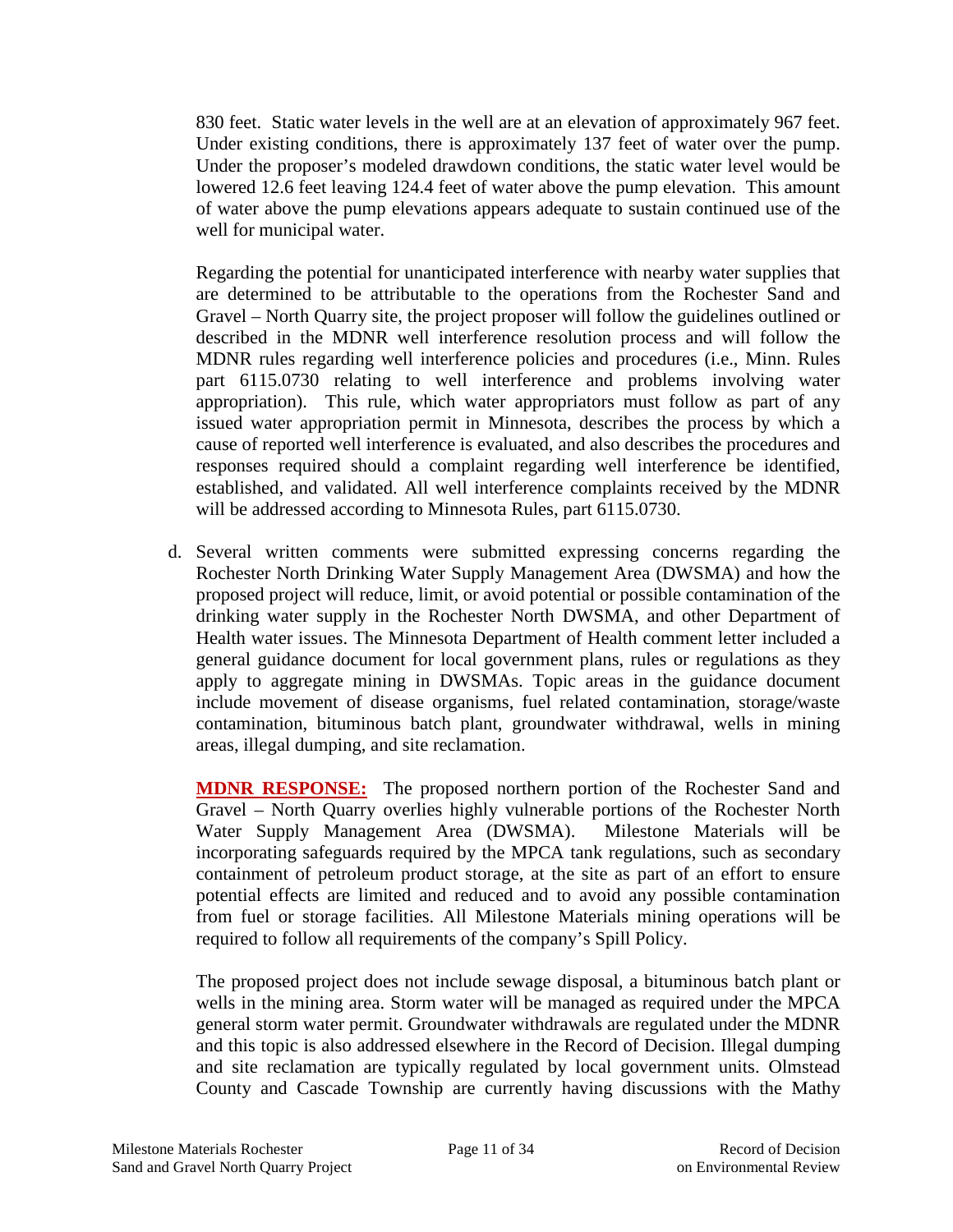Construction Company about local government requirements for the North Quarry project. The Minnesota Department of Health general guidance document will be provided to the project proposer and MDNR water appropriation permitting staff for consideration of the proposed water appropriation.

e. Specific written comments were submitted regarding the potential effects of the proposed dewatering operations and pumping on river levels in the South Fork of the Zumbro River during low and high flow conditions.

**MDNR RESPONSE:** Using the groundwater Steady State Model developed and analyzed by the consultants to the project proposer, Milestone Materials estimates they would need to pump 1.8 billion gallons of water to dewater the pit in the long term. However, based on their past dewatering needs at their nearby Golberg Quarry, Milestone Materials estimates that in the short term they will need to pump approximately four billion gallons of water per year. The amount of water proposed to be appropriated over 1.8 billion gallons per year is primarily water coming out of storage from within the aquifer. During this initial dewatering period, the cone of depression is expected to be smaller in diameter and shallower than that calculated by the Steady State Model. The Steady State Model results represent the maximum depth and diameter for the cone of depression and the potential maximum loss of water from the South Fork of the Zumbro River. As a condition of the MDNR's water appropriation permit, additional stream discharge and stage monitoring will likely be required.

The hydrologic modeling conducted by the project proposer predicts that the cone of depression created by mine dewatering will reduce flows in a 9,000 foot reach of the South Fork of the Zumbro River by approximately 4 cubic feet per second (cfs). The proposed dewatering discharge of approximately 7 cfs at the end of this river reach will offset the reduction and result in an approximate 3 cfs increase in river flows downstream of the discharge location.

The largest environmental effect from these changes is the 4 cfs reduction in flows during low flow periods. The low flow for the South Fork of the Zumbro River in this area is represented by a Q90 flow of 48 cfs. The Q90 low flow is the statistical probability that 90% of time the river flow will be above 48 cfs. The 4 cfs reduction represents an approximate 8% decrease in the Q90 low flow.

The project proposer has indicated that to reduce the potential loss of water from the South Fork of the Zumbro River, they are possibly amenable to relocating the discharge outlet approximately 3,000 feet upstream. This alteration, if incorporated, does not constitute a substantial change and represents a strategy to address comments received on the EAW, to reduce or limit the loss to the South Fork of the Zumbro River otherwise resulting from appropriation, dewatering, and discharge.

The additional 3 cfs downstream of the proposed discharge would have a relatively small effect on river flows that maintain the river channel. Channel maintenance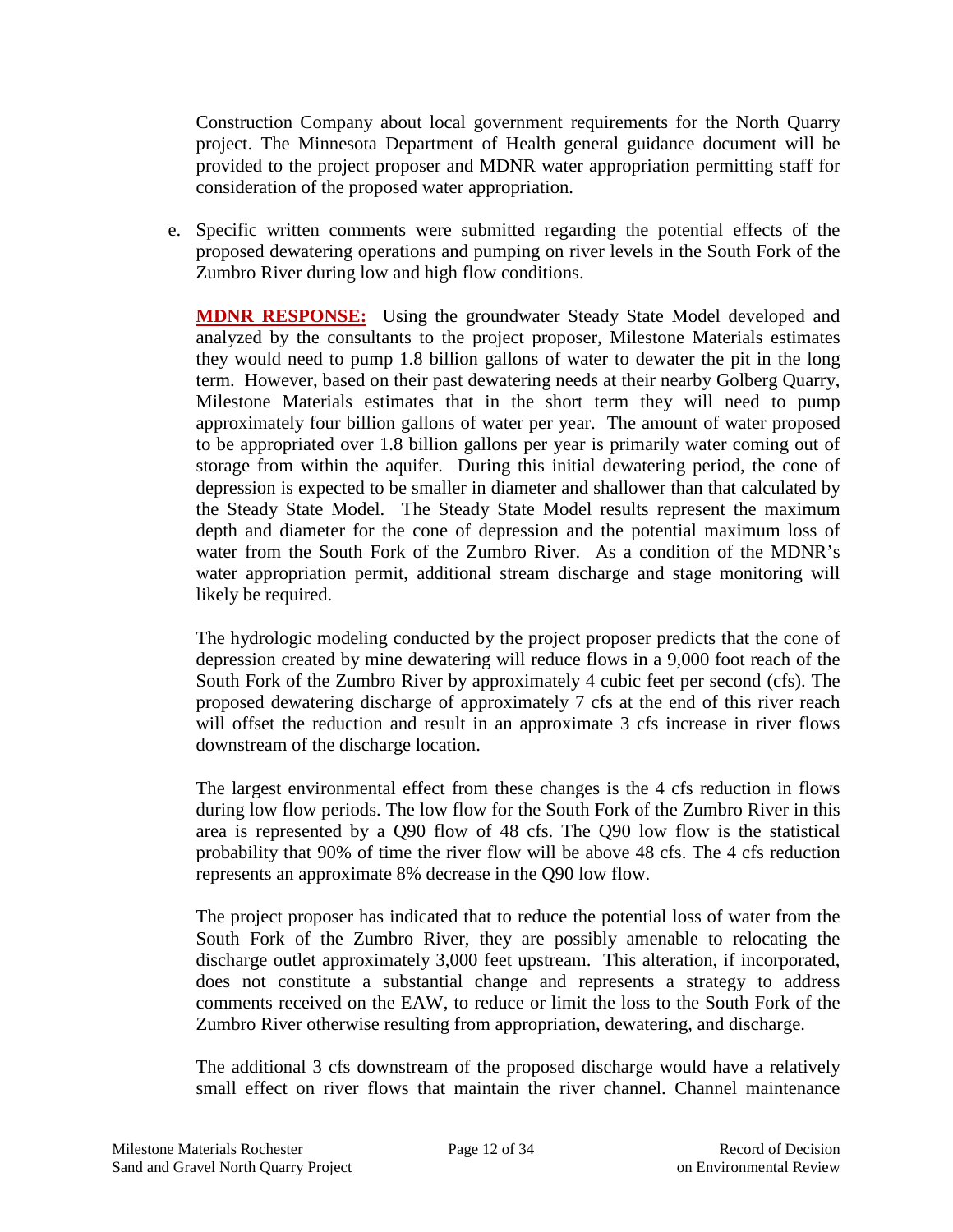flows are typically 1.5 to 2 year flood events. These common flood levels establish bank stability and sediment transport rates. The additional 3 cfs from the proposed project is very small compared to these flood events.

f. Specific written comments were submitted on the proposed dewatering effects to the South Fork of the Zumbro River as they apply to the effluent discharge point or points for the City of Rochester's Water Reclamation Plant.

**MDNR RESPONSE:** Based on this hydrologic modeling, comparing the results for the existing conditions and conditions with the proposed modeled site pumping rate, the hydrologic model predicts that the cone of depression on the Prairie du Chien-Jordan aquifer's potentiometric surface will decrease groundwater discharge to the South Fork of the Zumbro River upstream of the City of Rochester's Water Reclamation Plant by approximately one cfs, which is a relatively small amount. This change is not expected to affect water quality concentrations below the discharge and is expected to have a minimal effect on the discharge location. The MDNR will likely require stream discharge monitoring to further evaluate and quantify the model's predicted reduction in discharge in this reach of the South Fork of the Zumbro River.

g. Specific written comments were submitted regarding the potential effects of the proposed dewatering operations on the now closed City of Rochester Sanitary Landfill. These comments addressed groundwater flow changes and leachate migration beyond the landfill boundaries and the anticipated effects of the pumping and dewatering on the monitoring wells for the closed landfill.

**MDNR RESPONSE:** The City of Rochester participated in MPCA's Volunteer Investigation and Cleanup program for the former Rochester Sanitary Landfill. A response action plan was completed in 2001 to close the landfill and install monitoring systems. The city monitored groundwater from monitoring wells for some time after 2001, but groundwater monitoring is not occurring now. At the time of closure, the risk of leachate migration to a receptor was very low because there were no wells or groundwater receptors in the area of groundwater flow from the landfill. The closure cover also reduces the potential for leachate by limiting water infiltration into the landfill.

Comparing the results for the existing conditions and conditions with the proposed modeled site pumping rate, the model predicts that the cone of depression in the Prairie du Chien-Jordan aquifer's potentiometric surface will decrease the potentiometric head at the former Rochester Sanitary Landfill by 7.4 feet at the southwest corner of the landfill and by 8.1 feet at the northeastern portion of the landfill near the river. Using the prepared hydrologic model to determine flow lines from the southwestern corner of the landfill, the flow line is predicted to shift downstream, resulting in a minor decrease in residence time from the southwest corner of the landfill to the South Fork of the Zumbro River. The South Fork Zumbro River is the groundwater discharge point for shallow groundwater beneath the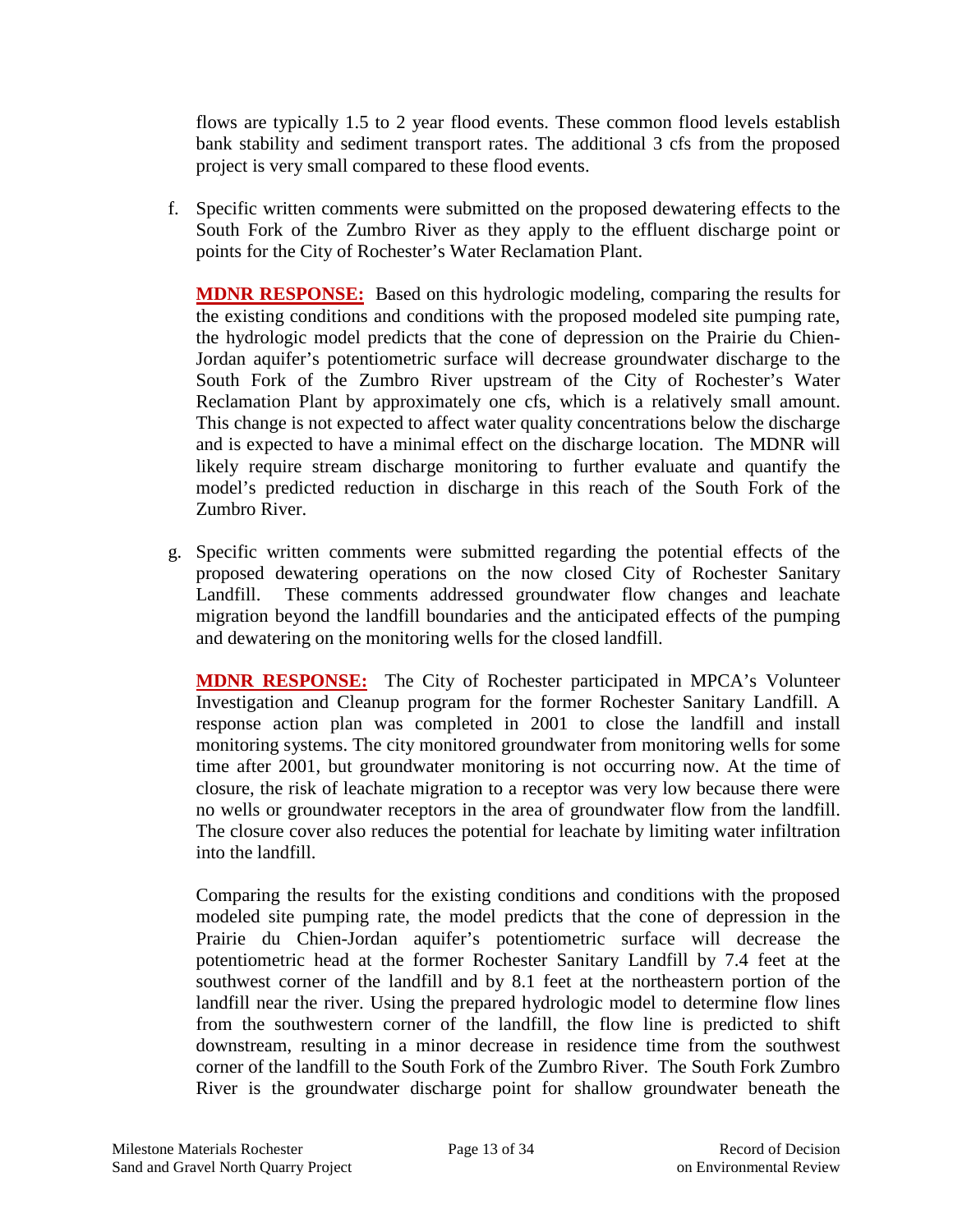landfill. There are no additional groundwater receptors in the area of this small shift in groundwater flow. The proposed shift in groundwater would not affect the low risk determination for leachate migration that was made after implementation of the response action plan in 2001.

To determine if the monitoring wells will be affected during operations of the Rochester Sand and Gravel – North Quarry, the elevations and submergence depths of their well screens will need to be determined. Presumably these monitoring wells were installed at groundwater elevations that would account for groundwater fluctuations within the range of the predicted changes by the proposed project. This concern will be provided to MDNR water appropriation permitting staff for consideration as part of the water appropriation permit application.

h. Specific written comments were submitted regarding the information in the EAW relating to proximity to areas of Karst topography and to potential effects from blasting in areas or in proximity to areas with Karst topography**.**

**MDNR RESPONSE:** Within the Prairie du Chien layer that is remaining saturated, the increased flow through its permeability features will likely increase the rates of dissolution of the carbonate matrix; however the rates of dissolution may be quite variable because of a differing clastic mineralogical content of the Prairie du Chien strata. Karst topography has been developing in the Prairie du Chien aquifer area for millions of years. Some karst conduits are likely occluded with weathered rock, residual soils, colluvium, or pre-Wisconsin glacial deposits. Lowering the water table may induce the collapse or removal of these materials, opening up the conduit; and new sinkholes may be expressed at the surface.

Energy released from an explosive charge will only deform or displace the rock formation within the immediate blast zone, approximately up to a few dozen blast hole diameters out from the center of the explosive charge. Previous studies and reports prepared by others (not the project proposer) have suggested or contended that permanent displacement of the rock formation from blasting generally occurs within feet of the blast hole. The proposed monitoring of the site will allow for variations, such as an unexpected increase of water flow to the proposed site or changes in hydraulic gradients, to be recognized and addressed. Monitoring quantities of water appropriated will be completed according to or consistent with requirements specified in MDNR permits.

i. Specific written comments were submitted expressing concerns with the operation of the settling ponds for washing and dewatering, the effects associated with the proposed dewatering and groundwater use for the washing of materials mined from the site.

**MDNR RESPONSE:** There are two separate water systems proposed at the site. These systems consist of a dewatering system and an aggregate wash water system. These systems are entirely separate from one another, and the waters from each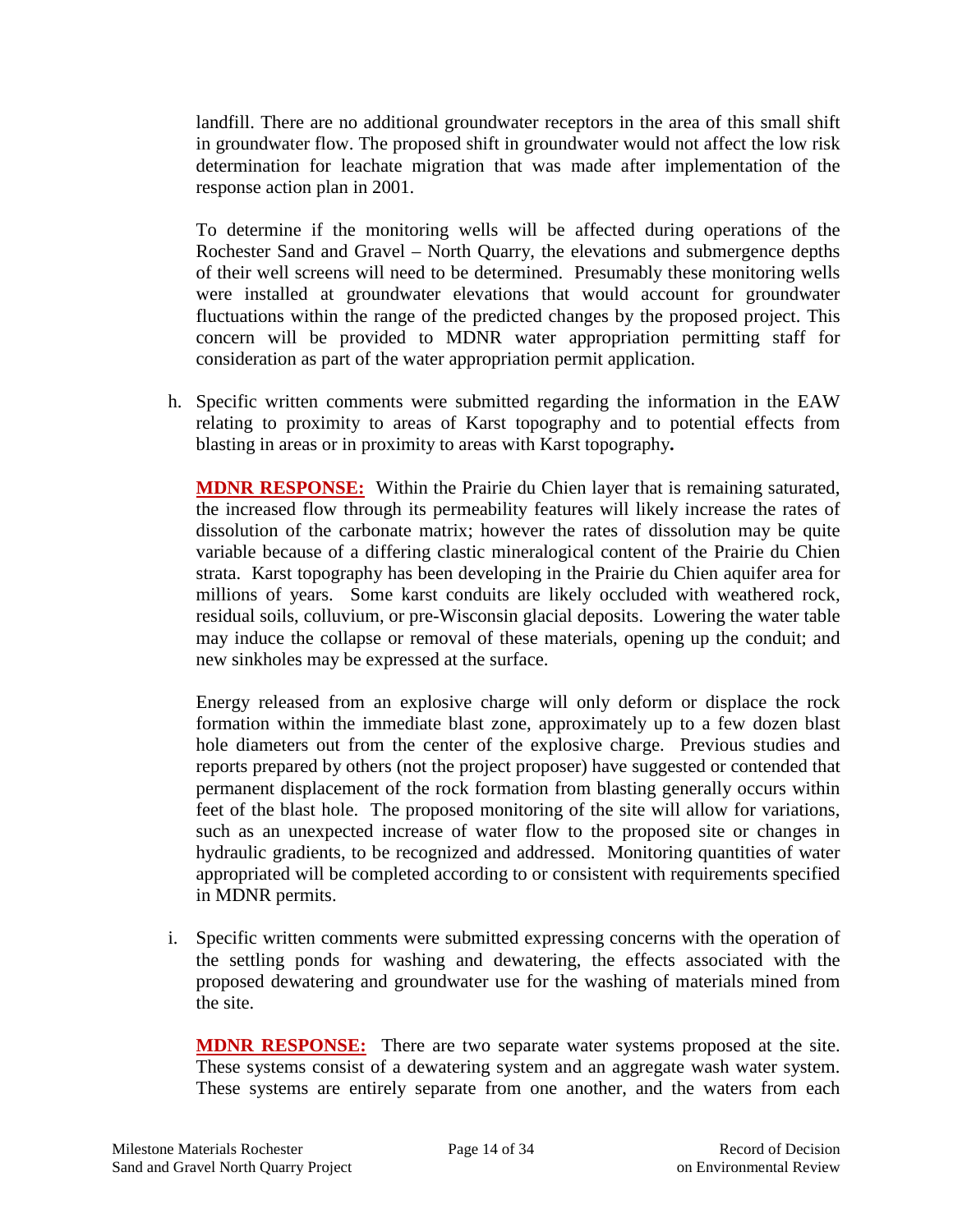system will not be interrelated, with the exception that the dewatering system will provide make up water for the aggregate wash water system if needed.

The dewatering system will consist of a sump located at the northern edge of the site. This is the proposed location of the pump(s) that will draw down the water level within the site. The main dewatering sump will be located in the northern portion of the proposed site, while the dewatering system will function to dewater the entire floor of the quarry. The water removed from this sump will consist of groundwater and a small but undetermined amount of storm water which will have originated from within the high walls. This water will be pumped to a series of settling basins estimated to consist of a string of two to three linear ponds running parallel to the South Fork of the Zumbro River. This series of settling ponds will be sized to ensure that all dewatering water discharged from the site into the South Fork of the Zumbro River will meet any and all requirements of the MPCA's NPDES permit for the site.

The second system is the aggregate wash water system, which is proposed to consist of two ponds; one to collect the discharged wash water and one for the intake to the aggregate washing operations. The aggregate washing operation, and its related ponds, will be located within the quarry site and to the south of the dewatering sump. This aggregate wash water system is proposed as a closed loop system. Water is proposed to be pumped from the clean water pond into the aggregate wash plant, where it will be used for washing aggregate, and then discharged to the settling pond, after which it will flow back to the clean water pond to be reused in the aggregate wash plant after allowing for the settling of sediments. Discharge of wash water to surface waters (including to the South Fork of the Zumbro River) is not proposed or anticipated.

The closed nature of this system and the reuse of the wash water reduces the potential for effects resulting from this process. In addition, over a short amount of time, the bottoms of these wash ponds have the potential to become entirely silted in by the settled sediments. This functions also to create an impervious bottom to the ponds that allows very little to limited infiltration or loss from these ponds so the system becomes a process of recycling water through the wash plant.

j. Specific written comments were submitted expressing concerns regarding the proposed creation of a 70-acre lake as a result of site reclamation including the size of lake basin, its location, public or private uses proposed or intended, soils and slopes, vegetative cover, signage, and safety considerations and specifications.

**MDNR RESPONSE:** When the Environmental Assessment Worksheet (EAW) was prepared, the project proposer identified and was proposing the construction and development of an approximately 70-acre water basin as part of reclamation and completed reclamation. The project proposer now anticipates, in response to geologic data collected at the site, that the water basin following project operations and reclamation, will be 70 acres or less; though its precise size and dimensions have not been determined. Specific information about the water basin will depend on a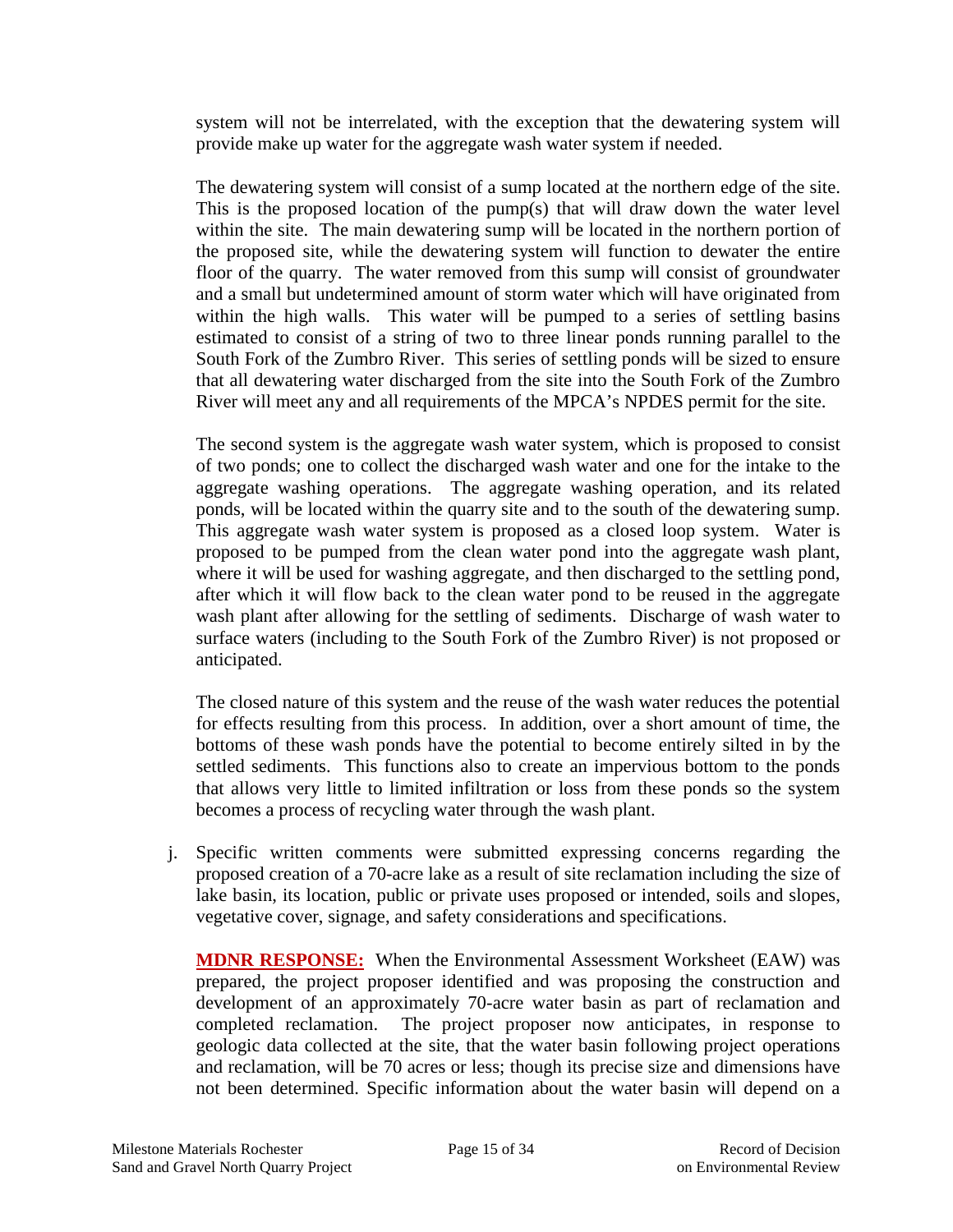variety of factors associated with mining operations and reclamation of postquarrying activities. The proposer indicated that the grades surrounding the water basin will be safely sloped.

Reclamation is meant to account for the land use of the property after final stabilization occurs. End use activities may include, but are not limited to, activities such as general recreation, on-site fishing, hiking, residential property construction/development or other recreational activities.

Progressive reclamation of the site will be completed as mining operations continue. When all desired aggregate has been removed from an area and it no longer serves a purpose for site operations, the area will be reclaimed. The slopes in these areas will be reclaimed once mining of the areas is complete. These reclamation activities will be done progressively and will be completed once the entire property has been quarried.

In the past, Milestone Materials has worked with various governmental units regarding the end use of former mining properties. Examples of these types of projects include:

- In the City of Hudson, Wisconsin, expansion of the quarry footprint to create a large industrial park is proposed, once the reserves are extracted.
- In LaCrosse, Wisconsin, the former Medary Quarry was donated to the Mississippi Valley Conservancy.
- In the City of Dover, Minnesota, a municipal storm water pond was created in the location of a former sand and gravel pit or quarry.
- In the City of Rochester, Minnesota, there is ongoing final stabilization of a sand and gravel pit where the City of Rochester is the project proposer and Milestone Materials is the constructor of the project. This will create an additional public recreation area within the City of Rochester.
- k. Specific written comments were submitted expressing concerns regarding the location and use of roads, haul roads, traffic flow, traffic patterns, traffic movement and access to and from the property, including where trucks will be entering and exiting existing roads and highways. The Minnesota Department of Transportation expressed concern for trucks using  $55<sup>th</sup>$  Street to access Highway 63.

**MDNR RESPONSE:** The proposed haul route for the northern portion of the Rochester Sand and Gravel – North Quarry is to exit the site on the southern end and turn east onto 55th Street. Trucks will continue east on 55th Street to the intersection of 55th Street and East River Road. From there, the primary haul route will be to the right, or south, onto East River Road to the asphalt plant located in the South Quarry. All company haul trucks will use this haul route. A lesser amount of truck traffic, mostly for aggregate sold to the general public, will use other routes such as continuing to 37th Street instead of going to the asphalt plant. Some of this traffic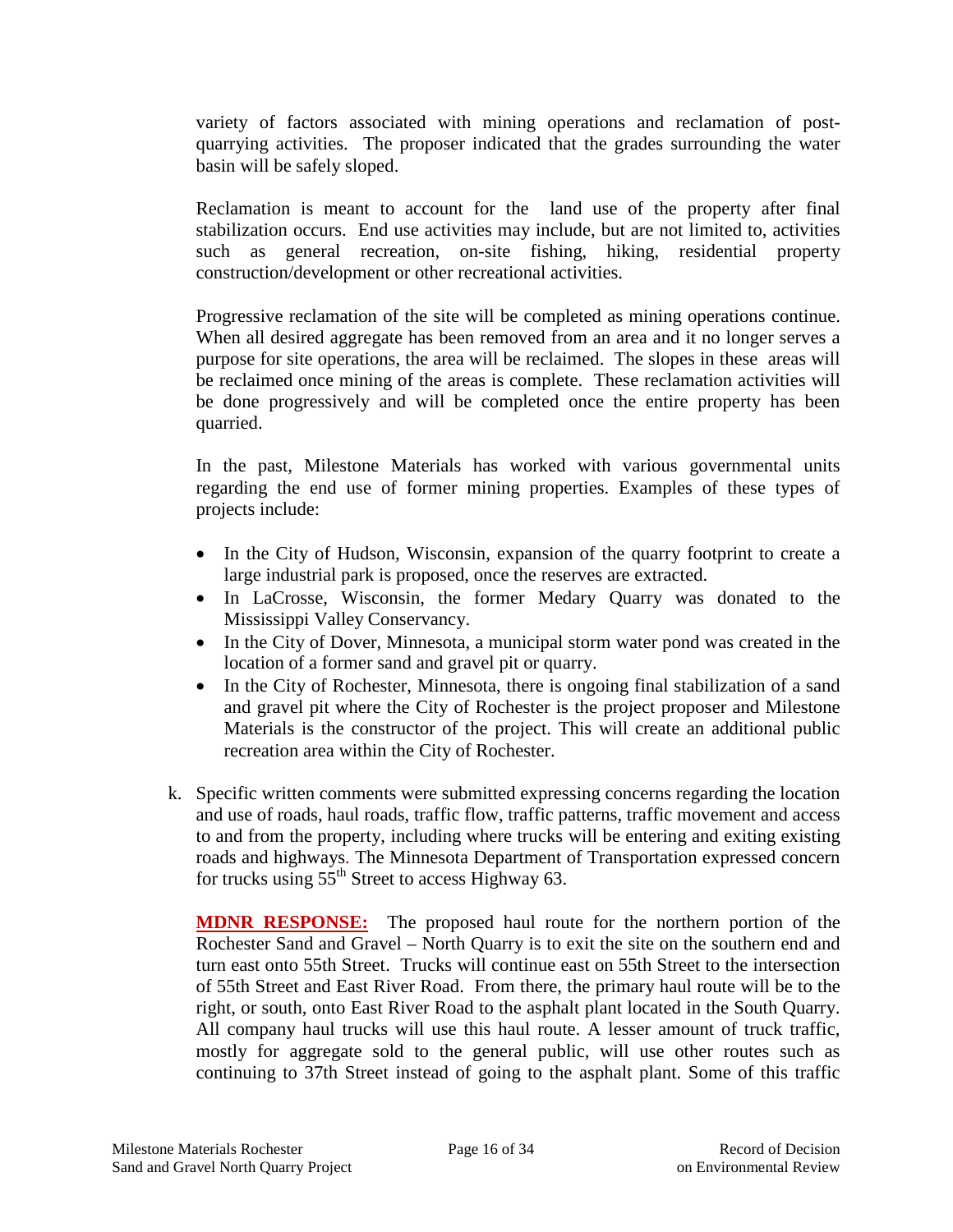may use 55<sup>th</sup> Street to access Highway 63, but company haul trucks will not use this route.

Material haul activities generally occur seasonally from April to December. It is not anticipated or expected that the haul routes will change during different times of the year.

To assist in noise mitigation, the use of truck Jake brakes will be discouraged. If appropriate, Milestone Materials will work with the local municipality for placement of signage along the haul route prohibiting Jake brake use. Additionally, all trucks and operators will be required to abide by the federal Department of Transportation and state MNDOT rules and regulations.

The northern portion of the Rochester Sand and Gravel – North Quarry entrance will be gated to prevent unauthorized persons from accidentally or inadvertently entering or accessing the site. In addition, Milestone Materials will work with Cascade Township to provide directional signage to assist the public in traveling near the site.

The intersection of East River Road and 55th Street is a three-way stop intersection. Milestone Materials anticipates little traffic from the west since this is a dead end street in this direction. Traffic from the south and east is primarily from residents of the Hallmark Terrace Mobile Home Park neighborhood. With coordination between Milestone Materials and Cascade Township, Milestone Materials can post additional signage along East River Road and 55th Street to notify users of truck traffic and of the location of the site entrance to the aggregate and quarrying operations.

Milestone Materials will be responsible for maintenance and any repair of road damage created by the Milestone Materials haul trucks on haul routes being used for the Rochester Sand and Gravel – North Quarry. Milestone Materials will work in cooperation with the local township, cities, and/or county to repair and maintain the haul roads, if damaged.

l. Several written comments were submitted expressing concerns regarding the proposed berms around quarrying areas and the other vegetative berms being proposed. These concerns included the height, length, and cover types; the appearance; and short-term and long-term maintenance of the berms.

**MDNR RESPONSE:** The project proposer, Milestone Materials, is proposing construction of large vegetated buffer berms along the west, south, and southeast sides of the project site. The essential purposes of the berms are to provide visual screening and noise buffering of the activities occurring within the site, such as aggregate crushing, truck hauling, and blasting operations. Additional noise mitigation methods or techniques are planned to reduce noise emitted from site activities, such as working mufflers on stationary and mobile engines, high walls, aggregate stockpiles, providing a large distance between the noise source and the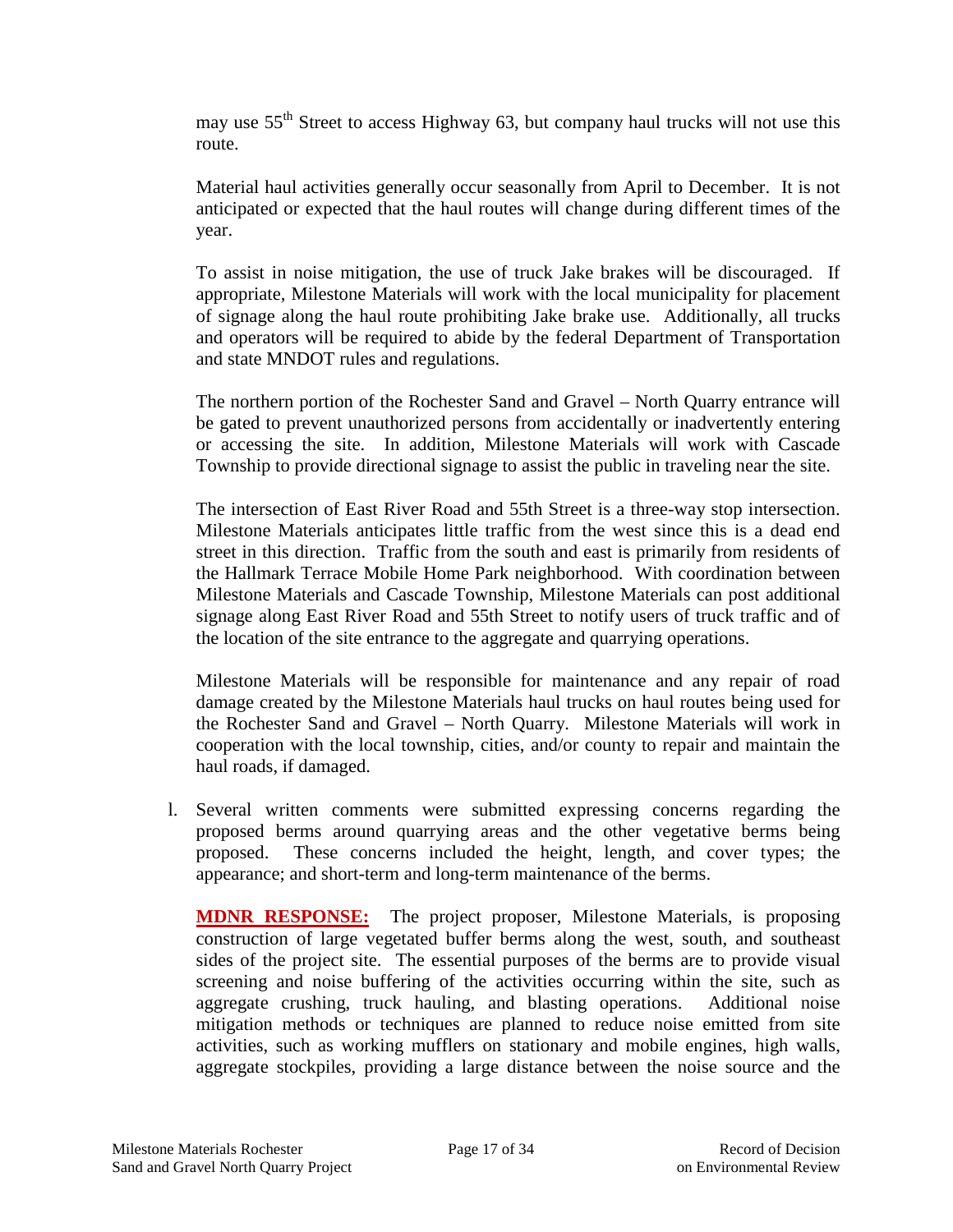nearest neighbors, and maintaining natural screening to the extent possible through screening trees, scrub, other vegetation, and topography.

The three large vegetated buffer berms will be constructed along the west, south, and southeast sides of the site. The approximate sizes of the berms are planned to be: (1) approximately 1.4 acres for the west berm (30 feet wide by 1,700 feet long by ten feet high); (2) approximately 4.0 acres for the south berm (120 feet wide by 1,400 feet long by 30 feet high); and (3) approximately 9.0 acres for the southeast berm (210 feet wide by 1,200 feet long by 30 feet high). A three to one slope will be maintained on the exterior side of the berms. The berms are planned to be vegetated with a standard MNDOT mix recommended for rural design grading and/or reconstruction (i.e., MNDOT Type 250 or similar mix).Such berms are typically not mowed, but are allowed to grow as a natural grassland cover.

Some clearing and tree removal will be necessary in order to construct the three perimeter berms. Most of the tree removal is planned to occur in the area of the southeast berm. Approximately two-and-a-half acres of 20 to 40 year old trees and scrub and six-and-a-half acres of 40 to 50 year old mature trees and scrub will be removed to construct the southeast berm. The remaining acres of the nine-acre southeast berm site, the entire west berm site, and the entire south berm site are mostly in a crop land cover type.

The cover types of the berms (as opposed to the berms themselves) will not substantially alter noise and dust exposures. For example, according to the U.S. Department of Transportation, the presence of trees does not physically lessen noise levels. In the case of this proposed project, the proposed berms are intended to be vegetated with grass seed. Dust exposures can be reduced by the introduction of a wind barrier, such as an earth berm, a high wall, or a tree line. The project proposer, Milestone Materials, intends to use vegetated earthen berms and high walls to provide natural dust mitigation, noise reduction, and visual site screening.

m. Several written comments were submitted expressing concerns regarding noise issues, noise buffers, and noise limitations to be incorporated into the project plans**.**

**MDNR RESPONSE:** The development and operation of the site must comply with MPCA regulations for Noise Pollution Control (Minnesota Rules Chapter 7030). The MPCA has developed standards for residential locations: the limits are  $L10 = 65$  $dBA$  (the level exceeded 10 percent of the time) and  $L50 = 60$  dBA (the level exceeded 50 percent of the time) during the daytime and  $L10 = 55$  dBA and  $L50 = 50$ dBA during the nighttime. The noise level of diesel truck from 50 feet away is approximately 80 dBA. When the distance is doubled from a *point* source, the sound level decreases six decibels. The nearest household receptor to the North Quarry operations is approximately 400 feet away, which would result in approximately 62 dBA at the nearest receptor. This amount of noise will not occur at all times, and the most frequent activity that will occur within this proximity to the receptor is truck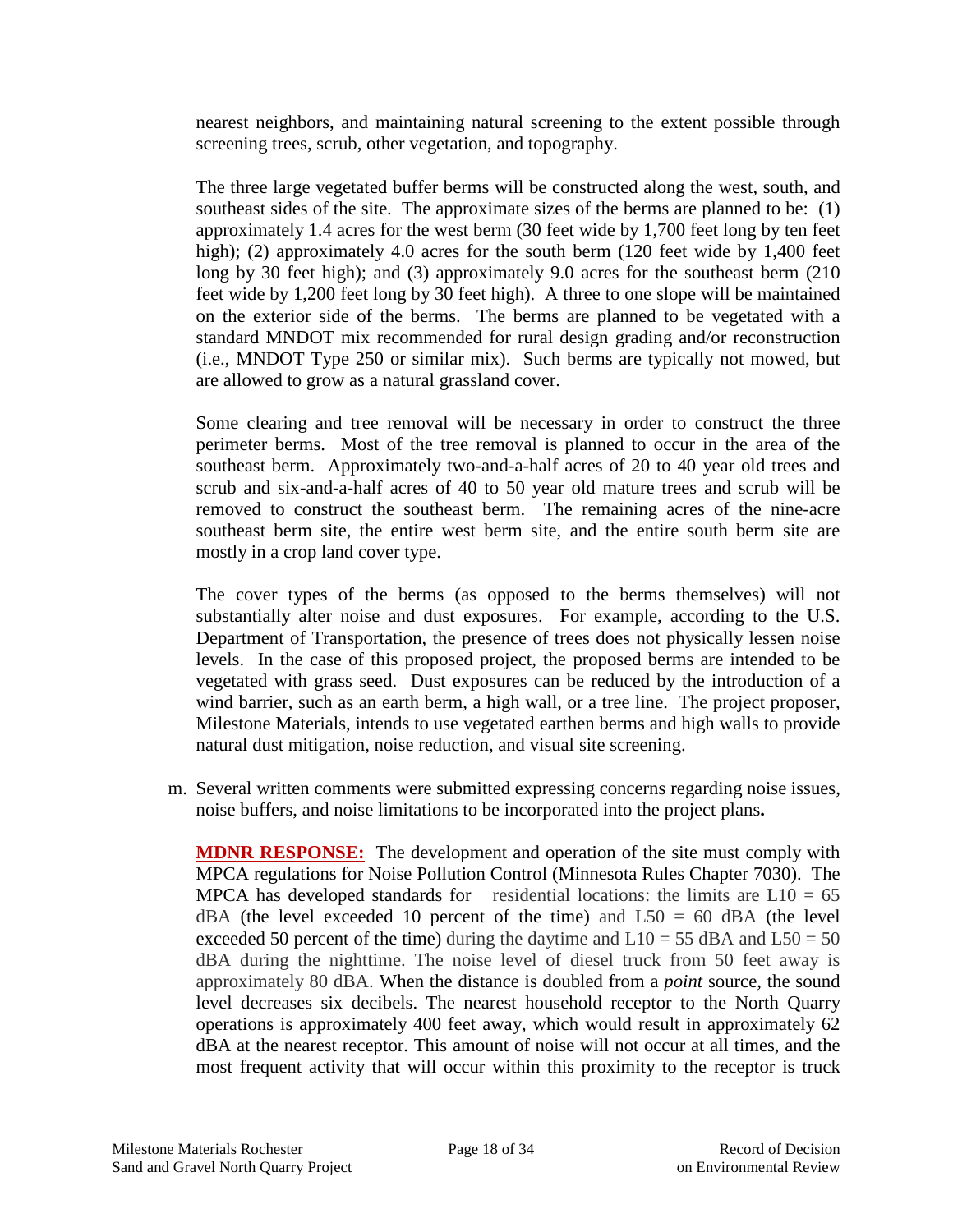hauling to and from the site. The noise level at the receptor will be further reduced by additional measures proposed and described below.

Milestone Materials will be constructing large vegetated buffer berms along the west, south, and southeast sides of the site as stripping operations progress. The purpose of the berms is to provide both visual screening and noise buffering of the activities occurring within the site. Other noise mitigation techniques are also planned, such as working mufflers on stationary and mobile engines, high walls, aggregate stockpiles, maximizing the distance of the noise source from the nearest neighbors, and maintaining as much natural screening as practicable (i.e., natural topography).

During the early years of the planned operations, berm building will progress as site stripping occurs and the high wall is developed. The intent is to access the 900 feet (msl) floor and then expand the operations horizontally at 900 feet (msl) as needed. A more direct vertical approach to the operations rather than a layered horizontal approach is anticipated to more effectively mitigate the noise levels particularly in the early stages of site development.

To further assist in noise mitigation associated with truck hauling operations, the use of truck engine/compression brakes (Jake brakes) will be discouraged. Milestone Materials intends to work with local governmental units regarding placing signage along the haul routes to discourage or prohibit Jake brake use. In addition, all trucks and operators will be required to follow relevant federal Department of Transportation and/or Minnesota Department of Transportation (MNDOT) rules and regulations regarding Jake brake use.

n. Several written comments were submitted expressing concerns regarding dust suppression and methods to be incorporated into the project plans to mitigate dust effects**.**

**MDNR RESPONSE:** The compliance measurement of dust suppression is based on a New Source Performance Standard (NSPS) that has been established by the U.S. Environmental Protection Agency. The MPCA has adopted the federal NSPS standard and regulates compliance with this standard through permitting of stationary sources. Consistent with Minnesota Rules, part 7011.0150, Milestone Materials is planning to apply for an MPCA air quality permit. The permit requires compliance with fugitive emission limits consistent with applicable Minnesota and federal regulations for this type of activity. Specifically, dust control can be achieved by the passive use of atmospheric conditions (e.g., rain, snow, and relative humidity); water suppression; shrouding; wind screens (e.g., high walls and vegetated berms); material properties (e.g., material size, residual moisture, and cohesion properties); and operational controls. For the proposed site, dust will mostly be controlled by topography (i.e., the proposed high wall and berms), material properties, and water suppression. Generally in an MPCA permit, fugitive dust emissions from activities (such as material storage), are regulated at the property line.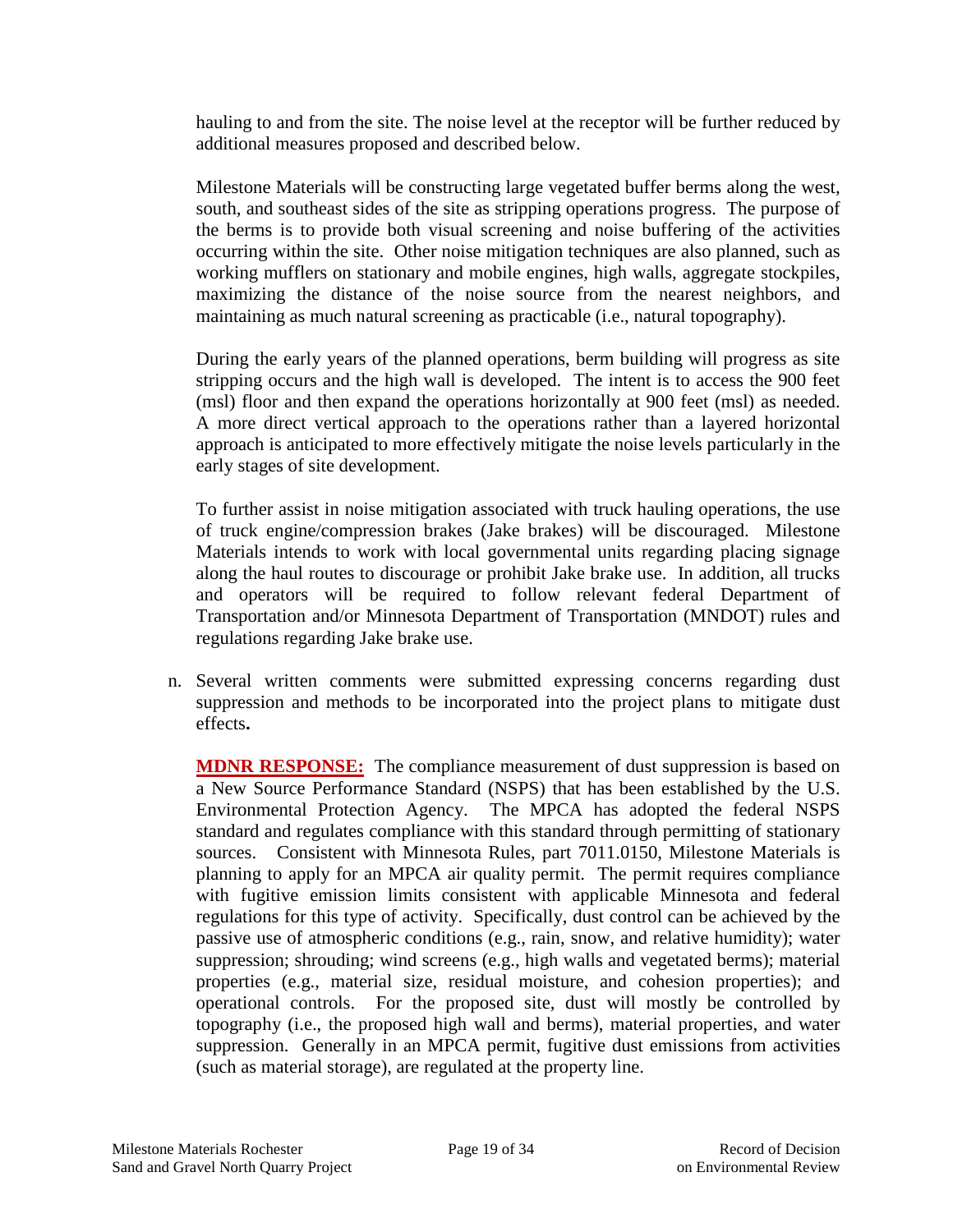To mitigate the tracking of dust from the proposed Rochester Sand and Gravel – North Quarry site onto public roadways, the proposal is to pave the entrance haul road with asphaltic pavement. A combination of either watering and/or calcium chloride may be used, when warranted or necessary, to control dust emissions from internal haul roads.

The project proposer indicates that in the event the operations are permitted but cannot meet or comply with the regulated dust emission limits, then the permitted operations will cease activity until compliance with the standards can be achieved.

o. Several written comments were submitted regarding the potential need for local permits and approvals from the Rochester-Olmsted County Planning Department and/or from other local regulatory agencies or entities**.**

**MDNR RESPONSE:** Milestone Materials, the project proposer, has discussed this issue with staff of the Rochester-Olmstead Planning Department. Milestone Materials has provided statements and/or documentation about the history of continued use of the site for mining since 2000, for consideration of whether or not they need to have local permits, rezoning, conditional use permits, and/or other permitting processes.

The Milestone Materials, Rochester Sand and Gravel – North Quarry Project has not received any final determination (different from that described or identified in the EAW) from the Rochester-Olmsted County Planning Department regarding the need for any local permits or approvals.

If it is necessary to rezone the property, then a conditional use permit and an erosion control and runoff control plan are required from Cascade Township. Review by the City of Rochester Public Works Department would also be required.

p. Several written comments were submitted expressing concerns regarding plans or proposals for on-site wetland delineation to assure a complete evaluation of potential effects on adjacent wetlands.

**MDNR RESPONSE:** The adjacent wetlands, located along the Zumbro River north of the proposed project site, appear to have a direct connection to the river. It is likely that any water lost from the wetlands to groundwater due to the proposed site dewatering will be replaced by inflow from the Zumbro River. The proposed site dewatering will only have a very small effect on larger river flows that will be providing the water to saturate the wetland soils during the growing season. Potential adverse effects to occur to the water levels of these wetlands are not expected or anticipated. There are no plans to conduct wetland delineations of these wetlands.

q. Several written comments were submitted expressing concerns regarding erosion and sedimentation, including stream bank stability, in and downstream of the proposed project site resulting from the discharge of appropriated water.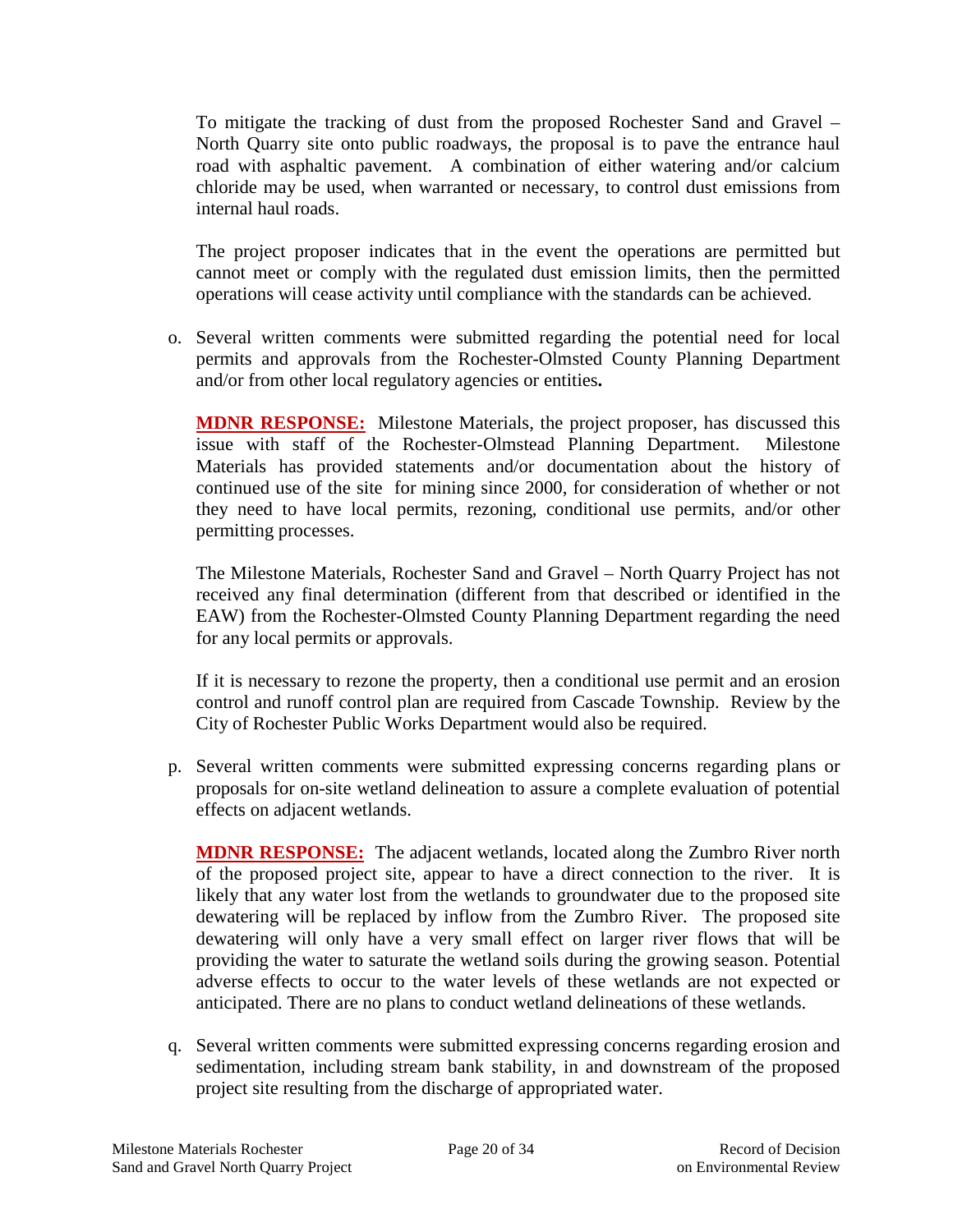**MDNR RESPONSE:** Dewatering operations will pump water from the mine site to a series of settling ponds that will gravity flow back to the South Fork of the Zumbro River. These settling ponds will dissipate energy from the pumped water to help avoid scour or erosion of the river bank and river.

The additional flow of approximately 3 cfs from the mining operations to the existing river flow represents a very small change in river flow. This amount of change in river flow is not anticipated to cause measurable bank erosion downstream of the proposed discharge location.

MDNR and MPCA regulatory authority over the water appropriation and water discharge, respectively, can assure that the proposed settling ponds and proposed discharge point are designed and constructed to minimize stream bank erosion.

r. Several written comments were submitted expressing concern regarding the potential cumulative effects on the local aquifer from the combined water withdrawals for the proposed North Quarry operations, the continuing South Quarry operations, the Golberg Quarry operations, and the City of Rochester's Public Utility's Municipal Well #28.

**MDNR RESPONSE:** The predicted drawdown effects on the Prairie du Chien-Jordan aquifer from the northern portion of the Rochester Sand and Gravel and Gravel – North Quarry have been modeled by the proposer's groundwater and surface water modeling study. The modeling indicates a new drawdown of the potentiometric surface radiating from and centered within the Rochester sand and Gravel – North Quarry. There is very little predicted cumulative effect on the Prairie du Chien-Jordan aquifer potentiometric surface from groundwater withdrawals by the northern portion of the Rochester Sand and Gravel – North Quarry, the Rochester Sand and Gravel South Quarry operations, the Golberg Quarry, the City of Rochester public utility Municipal Well No. 28, and other City of Rochester Public Utility wells. The main reason for this prediction is that pumping of the South Quarry is not proposed to be occurring simultaneously with pumping of the North Quarry. It is the company's intent to move mining operations to the North Quarry. The water appropriation from the South Quarry and the Goldberg Quarry are occurring under a permit from MDNR. If for some reason the company changes plans or any unanticipated impacts to Municipal Well No. 28 are identified, the MDNR can restrict pumping or take additional measures to protect the municipal well.

s. Several written comments were submitted expressing concerns regarding the water quality of the South Fork of the Zumbro River and the need to evaluate or explain the similarities or differences between current water quality conditions in the South Fork of the Zumbro River and the anticipated quality of the discharge water from the proposed project.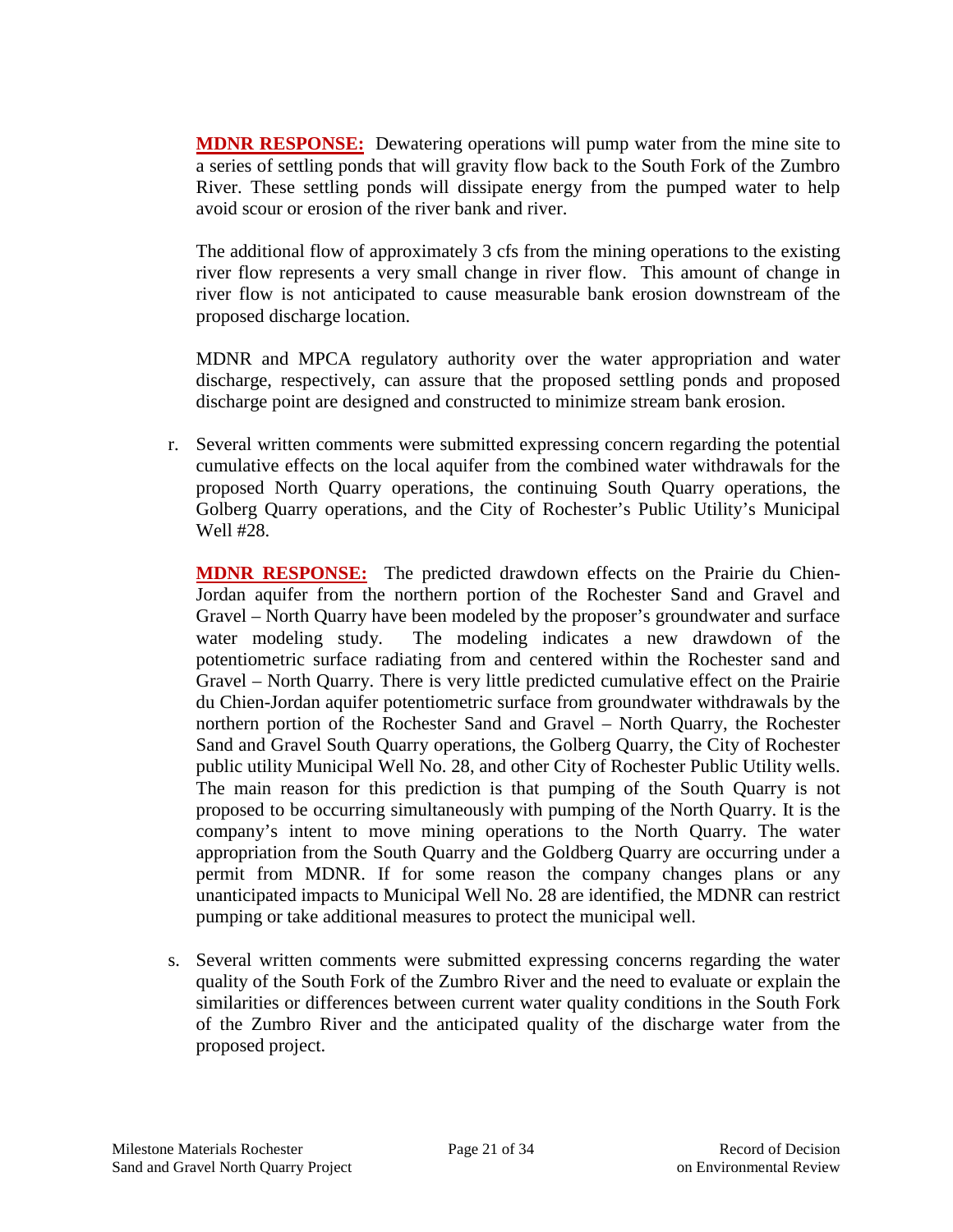**MDNR RESPONSE:** The South Fork of the Zumbro River over the past several years has been undergoing a Total Maximum Daily Load (TMDL) study due to high levels of turbidity and phosphorus found in the river. Total Suspended Solids (TSS) is one measure of turbidity. Estimates made during the South Fork of the Zumbro River TMDL study found flow-weighted means of 50 milligrams per liter (mg/L) of TSS from 1990 to 2008.

Correspondence between the project proposer and the MPCA regarding the pending NPDES permit for the proposed site generally indicates that, due to the impairment of the South Fork of the Zumbro River for turbidity, the TSS load discharged from the site will need to be reduced, limited, or minimized. Existing Milestone Materials quarry dewatering discharges in Minnesota are permitted for a maximum monthly average of 30 mg/l TSS. The MPCA has informed the project proposer that the permitted maximum monthly average TSS concentration for the Rochester Sand and Gravel – North Quarry discharge would likely be set at approximately 20 mg/l. In the past, according to the project proposer, discharges from quarry dewatering operations have been below the maximum monthly average TSS concentration of 30 mg/l and have been generally not greater than the 10 mg/l laboratory detection limit. The proposed discharge will need to comply with the MPCA's ongoing public regulatory authorities and requirements under the NPDES to prevent a further water quality impairment to the South Fork of the Zumbro River.

The MPCA's process for monitoring the discharges of pollutants into waters of the state is the NPDES/ SDS permitting program. The MPCA has two types of NPDES/SDS water permits (General and Individual) that identify requirements and standards with which a permittee needs to comply. The proposer would be required to obtain both of these permits. The MDNR notes that Milestone Materials has already submitted an Individual NPDES permit application to the MPCA covering the proposed project. As part of considering this application the MPCA has conducted a non-degradation analysis that has identified both TSS and temperature as applicable standards that need to addressed in the NPDES permit.

t. Several written comments were submitted expressing concerns regarding the expected or anticipated effects of blasting residues on ground water quality and on surface water quality, as well as on the anticipated effects of airborne releases and ground vibrations from blasting operations.

**MDNR RESPONSE:** A potential effect on groundwater quality or surface water quality may occur due to blasting residue from undetonated explosives. Because the site will be dewatered, the potential for effects to groundwater is decreased due to reduced presence of water within the blast holes. There are a variety of issues that need to be considered when creating a blast design. The project proposer's plan is that the company and third party licensed blasting contractors will decide on the location and size of each potential blast. A number of factors will be taken into account, such as aggregate type, dry versus wet blast holes, type of blast product, size of blast, and proximity to neighboring property for each blast design in an effort to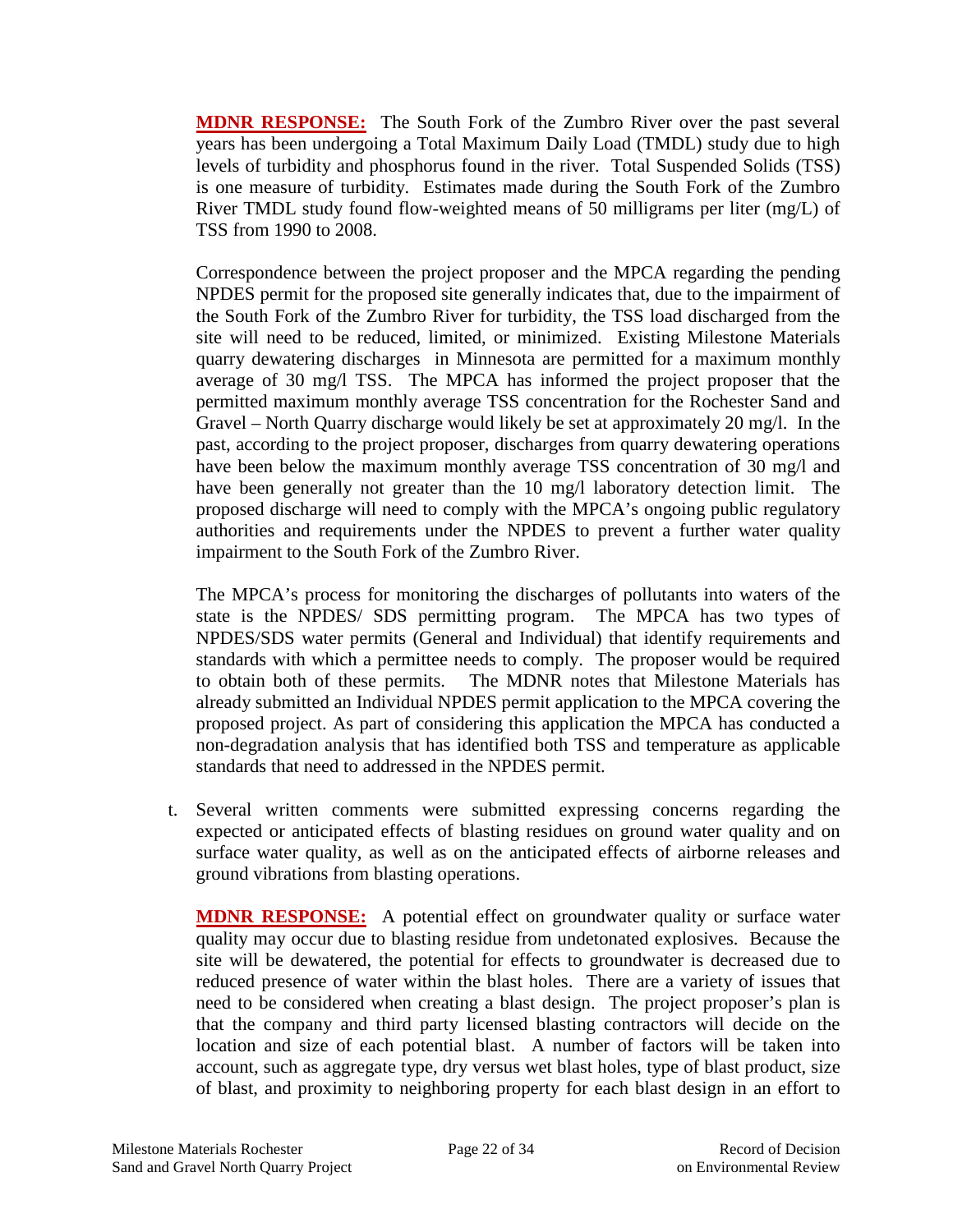ensure complete detonation of all explosives used in each proposed blast. The most currently available technology and products are used in each blast. However, there are no guarantees that all explosives in the blast will detonate. These undetonated explosives, which consist partially of ammonium nitrate, are anticipated to dissolve if introduced to water and may have limited effects on background levels of nitrate in both surface and groundwater.

Due to the proximity of the proposed site to the South Fork of the Zumbro River, every effort will be made to ensure all explosives used during blasting at the site are effectively detonated. Following a blast event, the project proposer will examine each blast area for the presence of undetonated explosives. Undetonated shots may be rare but if they are found, all activities in the area of the blast area will cease until the explosives are detonated or dissolved (in water); or if possible, explosives may be recovered and disposed of off-site by the licensed blasting contractor consistent with state and federal regulations.

In addition, all blasting events will be monitored using an array of seismographs that will be placed in locations to most effectively measure the vibrations at representative directions and distances from each blasting location. In order to reduce or eliminate potential nuisance from noise, dust or vibration, an atypical blasting schedule is planned at the site that is intended to incorporate a series of small scale blasts in contrast to only a few large scale blasting events. This will help prevent air borne releases from blasting operations.

Based on information from the project proposer, any complaints from neighboring properties regarding the proposed blasting events will be thoroughly investigated by Milestone Materials regarding the cause of the complaint. For complaints regarding suspected damage due to blasting, Milestone Materials, along with the blasting contractor and the third party consultant will investigate the complaint and determine the cause of any damage. Milestone Materials will follow the guidelines of the National Fire Protection Association (NFPA 495) explosive material code regulations for blasting criteria and monitoring, as well as the Minnesota Rules chapter 6131 and Minnesota Rules chapter 6132 as they are related to blasting and blast monitoring.

u. Several written comments were submitted expressing concerns regarding potential personal injury risks both during quarrying operations and after site reclamation, including the potential for falls along the quarry-created cliffs or walls and falls or drowning potential if the water basin is established as part of reclamation.

**MDNR RESPONSE:** When the Environmental Assessment Worksheet (EAW) was prepared, the project proposer identified and was proposing the construction and development of an approximately 70-acre water basin as part of the completed reclamation of the site. Since the time of the public review and comment on the EAW, in response to further geologic data collected at the site, Milestone Materials adjusted its estimate slightly to include a water basin of 70 acres or less, with the precise size and dimensions to be determined. Specific characteristics of the water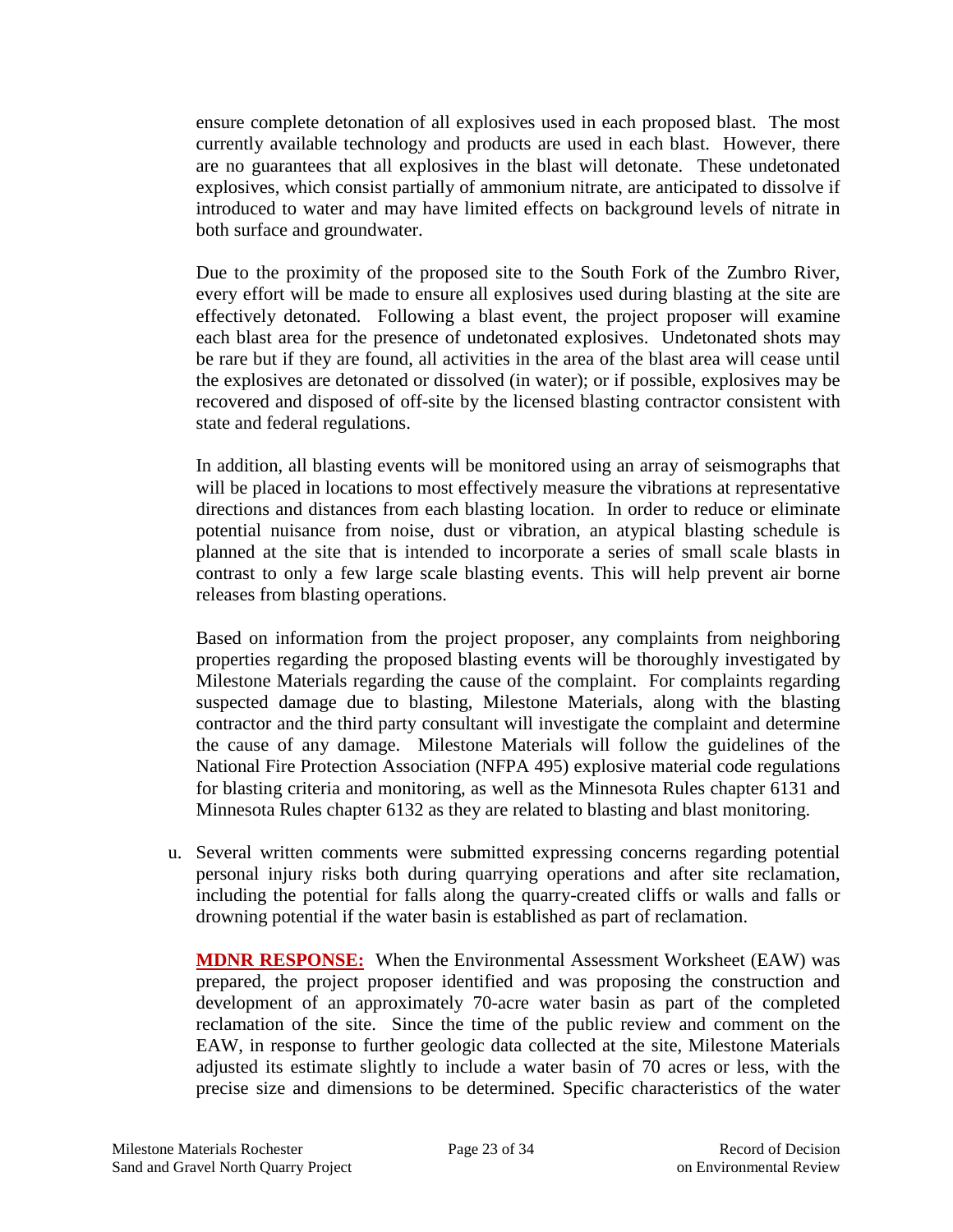basin will depend on a variety of factors associated with mining operations, activities, and reclamation of post-quarrying activities. The volume of overburden that would be removed from the site in order to reach the desired aggregate is anticipated to be sufficient to complete reclamation of all slopes on the site to a safe grade. In response to this comment, the project proposer has indicated that they will provide a safe slope as part of final reclamation. Any regulatory oversight for final reclamation would be from the local government, either Olmsted County or Cascade Township. As mentioned earlier, there is uncertainty about the types of permits, if any, that would be required by the local government units.

Progressive reclamation of the site will be completed as mining operations continue. When all desired aggregate has been removed from an area and it no longer serves a purpose for site operations, the area will be fully reclaimed. The slopes in these areas will be reclaimed once mining of the areas is complete. These reclamation activities will be done progressively and will be completed once the entire property has been quarried.

Progressive reclamation increases site safety. Large site berms and, if necessary, strategic fencing will be constructed as part of the operation to serve as a barrier to any potential unauthorized individuals. The berms and fencing will also provide additional visual screening of the property. The proposed site lies entirely within private property and will remain so after mining operations are complete. "No trespassing" signs will be posted, strategic fencing (if necessary), and locking gates on all ingress and egress points on the property will provide additional safeguards against potential unauthorized entry.

v. Several written comments were submitted expressing concerns regarding the relationship between Milestone Materials' South Quarry and North Quarry operations, including when the South Quarry aggregate extraction is anticipated to conclude, the schedule for the timing and phasing out of aggregate extraction at the South Quarry, the extent of operations that have occurred at the North Quarry, when the dewatering at the North Quarry is anticipated to begin, and whether dewatering operations at the South Quarry will be continuing while there are dewatering operations at the North Quarry.

**MDNR RESPONSE:** According to the project proposer, all aggregate excavation of the limestone was suspended at the Rochester Sand and Gravel South Quarry area in spring of 2011. The dewatering pumps were turned off and the site was allowed to recharge to static groundwater levels. Sales of previously inventoried material and loading and processing of aggregate, including but not limited to aggregate washing and dredging, in this area of the site have been ongoing; but active mining and extraction of limestone resources have been suspended while further project specifications and plans are developed. At this time, the project proposer does not anticipate dewatering both the North and South Quarry at the same time.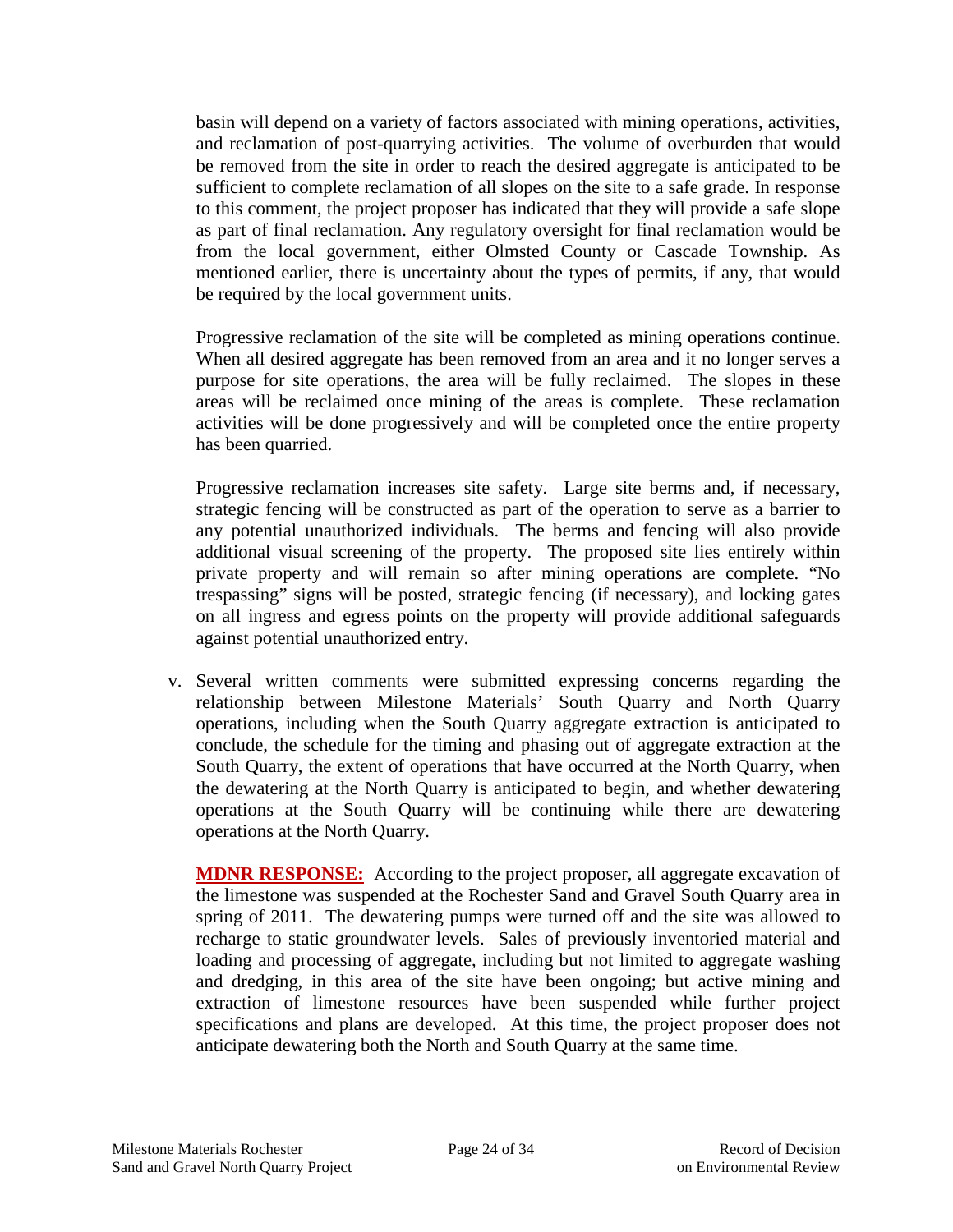Water appropriation from the South Quarry are authorized by a MDNR water appropriation permit. If for some reason the project proposer decides to re-establish operations in the South Quarry, the MDNR can determine if the combined appropriations from the North Quarry and the South Quarry could have any negative environmental effect. If any negative effect is anticipated, additional monitoring or pumping level restrictions can be required to address potential effects.

w. Several written comments were submitted about the specific plans for the proposed dewatering sump and sediment ponds including the treatment and discharge plans; how they will operate; and whether alternative pond locations further from the South Fork of the Zumbro River can or are being evaluated.

**MDNR RESPONSE:** The project proposer has completed and refined a proposed location and design of the dewatering sump and sediment ponds. The proposer is planning a series of three linear sedimentation basins. Engineering and design for these ponds have not yet been completed. The project proposer indicates they have used a series of linear ponds in other dewatering operations, and that this has been an effective system for removing sediments from dewatering discharge. While sizing has not been determined, the series of ponds will allow for retention of the dewatered groundwater for a period of time adequate to settle out suspended solids in compliance with MPCA permit requirements. These basins will require maintenance as sediment fills the ponds over time. This maintenance is typically completed during the winter months, when operations have slowed and the dewatering pumps can be shut off to eliminate discharge during the maintenance activities.

The planned design is that once the dewatered groundwater has flowed through this series of basins, it will then be discharged to the South Fork of the Zumbro River. This discharge point will be riprapped with rock in order to dissipate and slow the rate of flow to the river to prevent scouring and erosion of soils.

According to the project proposer, while alternative locations for the discharge of the groundwater have been evaluated, these alternative locations provide no benefit in terms of reducing the potential suspended solids load of the discharged groundwater. The size and management of the ponds, not location, are more directly related to minimizing release of suspended solids. However, as identified earlier in Finding of Fact #15.e, relocation of the discharge point may help reduce dewatering effects to the South Fork of the Zumbro River. The location, design, maintenance, and operation of this dewatering basin system will be subject to ongoing public regulatory authorities and requirements of the MPCA's NPDES program and regulatory permits.

x. Several written comments were submitted with concerns regarding the storage and crushing of concrete and asphalt including where storage and crushing will occur, how the material will be stored, and any limits to the storage of the material on-site.

**MDNR RESPONSE:** Milestone Materials does not intend to store and process recycled concrete and asphaltic pavement in the northern portion of the Rochester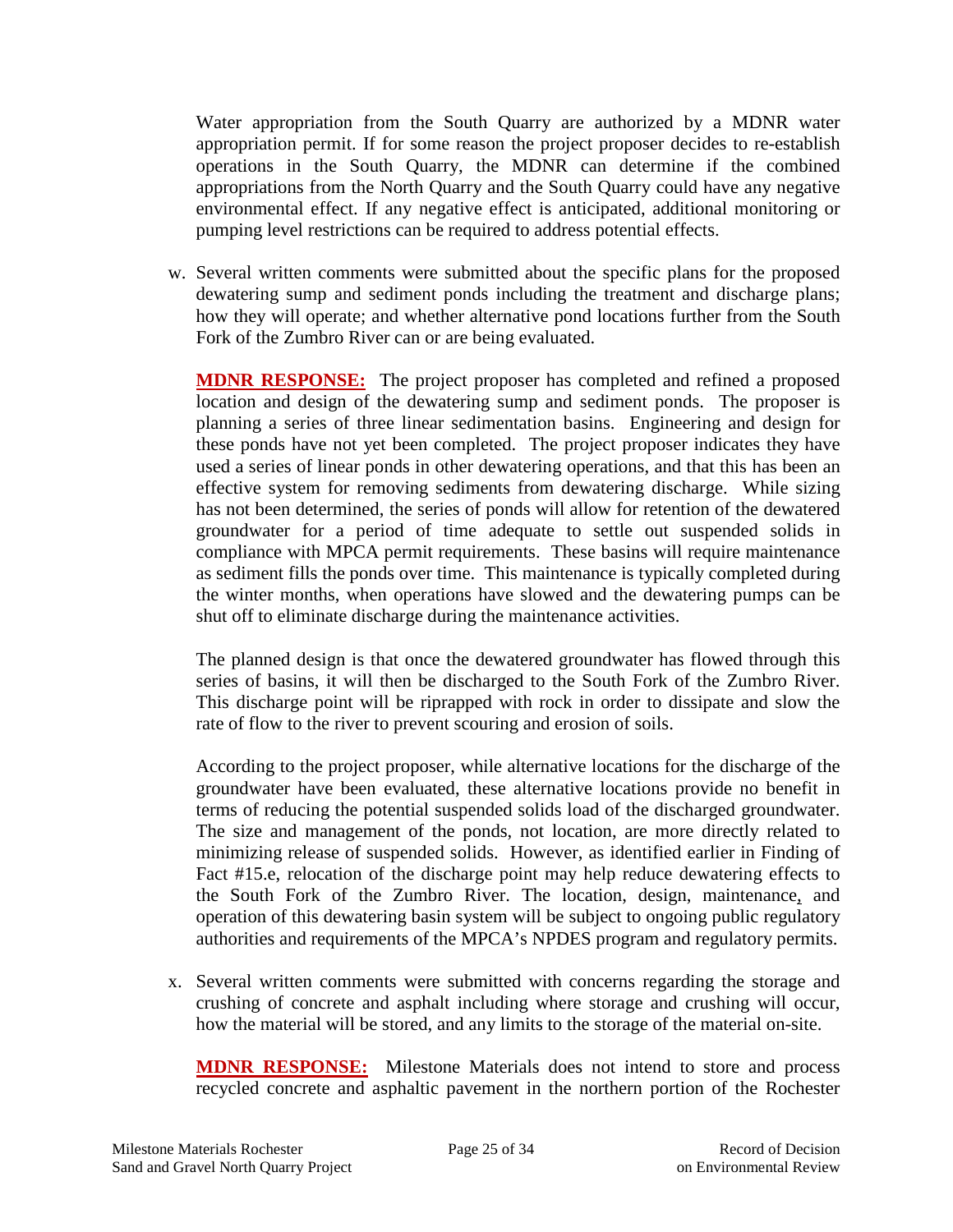Sand and Gravel – North Quarry for the foreseeable future. At the present time, these activities will remain in the southern portion of the Rochester Sand and Gravel property.

According to the project proposer, in the unlikely event that recycled concrete and asphaltic pavement storage moves towards the northern portion of the site because storage on the southern portion of the site is no longer feasible or practicable, then the storage and processing of recycled concrete and asphaltic pavement can be managed in the same manner as traditional aggregate. The only regulated portion of recycling and storing concrete or asphaltic pavement is the crushing process, which will be included as part of the MPCA's air quality permit. In the unlikely event that the crushing of recycled concreted and asphaltic pavement occurs on the northern portion of the property, then the crushing of recycled concrete and/or asphaltic pavement will operate in compliance with the MPCA's air permit requirements and/or federal air permit requirements or standards.

At the present time, there are apparently no specifically identified regulatory limits to the amount of on-site storage of recycled concrete and asphaltic materials.

Recycled concrete and asphaltic pavement is used as a substitute for traditional aggregate; and the use of these recycled products is encouraged by potential users of the products and sometimes serves to provide benefits by conserving aggregate resources.

y. Several written comments were submitted with concerns regarding the plans for progressive reclamation at the Rochester Sand and Gravel – North Quarry including which berms are located in designated flood plain areas and the extent to which reclamation plans can or may meet county, city, or township standards for reclamation.

**MDNR RESPONSE:** All reclamation construction will meet current industry standards for reclamation of the site. Progressive reclamation of the site will be completed as mining operations continue. When all desired aggregate has been removed from an area and it no longer serves a purpose for site operations, the area will be reclaimed. The slopes in these areas will be reclaimed once mining of the areas is complete. These reclamation activities will be done progressively and will be completed once the entire property has been quarried.

Milestone Materials has not, and does not propose construction of berms within floodplain areas on the Rochester Sand and Gravel – North Quarry project property.

Milestone Materials has indicated that they will comply with all applicable local (county, city, and/or township) reclamation regulations and/or standards.

z. Several written comments were submitted with concerns regarding the plans for grading the site including information about potential off-site runoff issues that may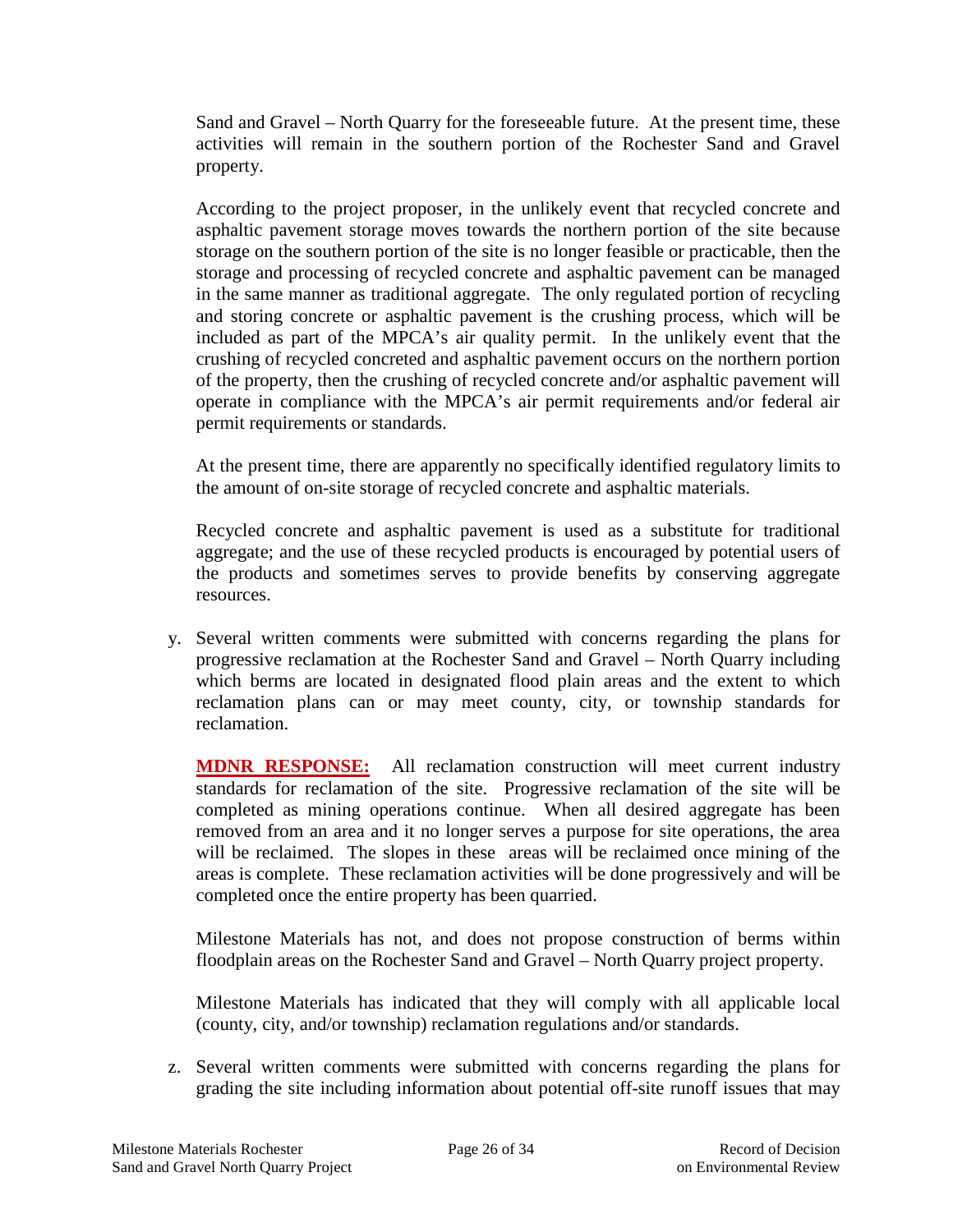occur as a result of construction and placement of vegetative berms, the potential effects to existing shore land areas, plans to remove or not remove vegetation on slopes greater than three percent, and knowledge of whether such removal is permissible according to local shoreland management standards.

**MDNR RESPONSE:** According to the project proposer, the grading of the site will occur in phases or stages. The site will be stripped, overburden removed, and bedrock quarried during four phases. Phase 1 will involve approximately ten acres in size on the northern end of the property. During this first phase, site operations areas including crushing and stockpiling areas, sedimentation ponds, berm construction, and haul roads will be constructed, in addition to the mining of bedrock. The grading will continue to a quarry floor elevation of approximately 900 feet msl over the Phase 1 mining area. Once Phase 1 is complete, the stripping of overburden and mining of bedrock will be repeated through three additional phases as mining progresses toward the southern boundary of the site.

Throughout the grading at the site, the site operations will be governed by the Minnesota Pollution Control Agency's storm water management permit, which requires installation and maintenance of best management practices to ensure erosion is minimized both on and off the site and sediment levels are reduced in storm water leaving property boundaries. Compliance with the requirements in this permit will ensure that potential adverse water quality effects to shoreland areas in the vicinity of the site are minimized.

Within an area of previous mining, in the northeast portion of the site, the project proposer has plans to remove vegetation from shoreland areas. Clearing these areas will be completed in order to construct the sedimentation basins for the site. The areas in which vegetation is planned to be removed are limited in extent and are within a former sand and gravel quarry that includes stockpiled aggregate and limited vegetative cover. All clearing of vegetation at the site will be completed according to applicable shoreland management standards.

- 16. Comments expressing an opinion in support of or in opposition to the proposed project relate to the merits of the proposed project, and/or future determinations to implement the proposed project. These comments do not address the completeness and accuracy of the EAW, specific impacts that require further investigation, the potential for significant environmental effects, or the need for an EIS. These comments will be provided to the project proposer and to permitting and/or approval entities and/or authorities for their consideration as part of further decisions about whether to permit, approve, and implement the project. Those individuals submitting such comments will find their comments regarding the merits of the proposed project or their support for or opposition to the proposed project are not addressed in this Record of Decision.
- 17. The MDNR determined some information was missing from the EAW, and subsequently received additional, revised and more specific information from the project proposer. The MDNR evaluated this information including, but not limited to, groundwater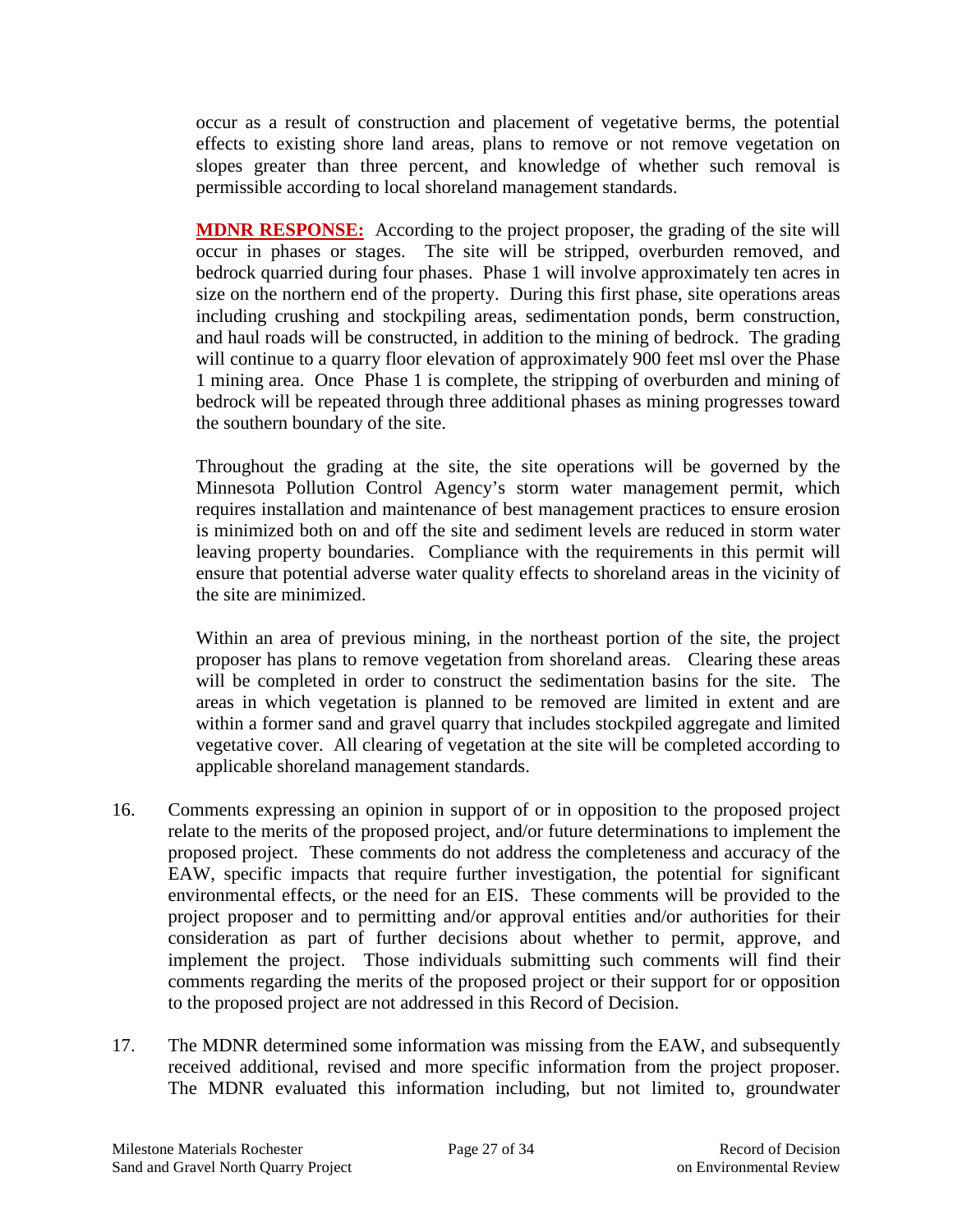modeling; groundwater monitoring; water quantity and water quality monitoring; water appropriations and dewatering and treatment plans; specific information about the dewatering sump and sediment ponds; information about planned water appropriation and dewatering; berm construction and high walls; erosion and sedimentation; blasting and noise considerations; cutting and removal of mature trees; the potential water basin as part of reclamation; physical details about the project and changes to the land; limiting effects on private domestic wells; procedures in the event of well interference issues; and transportation and road movement and associated effects.

The MDNR determines that this additional information and project details serve to clarify the information in the EAW and about the project, to respond to concerns raised relating to the EAW, and to identify and elaborate upon the project proposer's specific plans and proposals. These changes do not represent or constitute a substantial change from the project information in the EAW that the reviewers of the EAW had the opportunity to review. The MDNR also determines that additional information was collected to address those areas for which the EAW was not sufficiently specific and for which information that was lacking was needed to make a reasoned decision about the potential effects of the proposed project. The MDNR also determines that these changes and additional information improve the knowledge about the effects of the proposed project.

- 18. Written comments were submitted suggesting or contending that elements of information should have been included in the EAW and/or suggesting the EAW was incomplete because it did not contain specific information. The information requested in some of these written comments was included and discussed in the EAW. Since this information was included and evaluated in the EAW, these comments do not accurately contest or challenge the completeness and accuracy of the Environmental Assessment Worksheet (EAW), specific impacts that require further investigation, the potential for significant environmental effects, or the need for an EIS.
- 19. As noted in the EAW, in this Record of Decision, and in a number of the responses to the comments submitted on the EAW, elements or aspects of the proposed project depend upon construction plans and specifications that may not yet be determined or for which engineering may not have as yet been completed. Many of the project plans (including project engineering) are not finalized and detailed design or construction plans have not yet been determined. Construction plans and specifications, construction schedules, and cost estimates are being determined and developed, and will be completed in the future.
- 20. The Minnesota Department of Resources has identified the following potential environmental effects associated with the proposed project. These are based upon the information contained and addressed in the EAW; the written comments and concerns received and described in the Finding of Facts in this Record of Decision; and the subsequent information provided by the project proposer to the MDNR and assessed by the MDNR: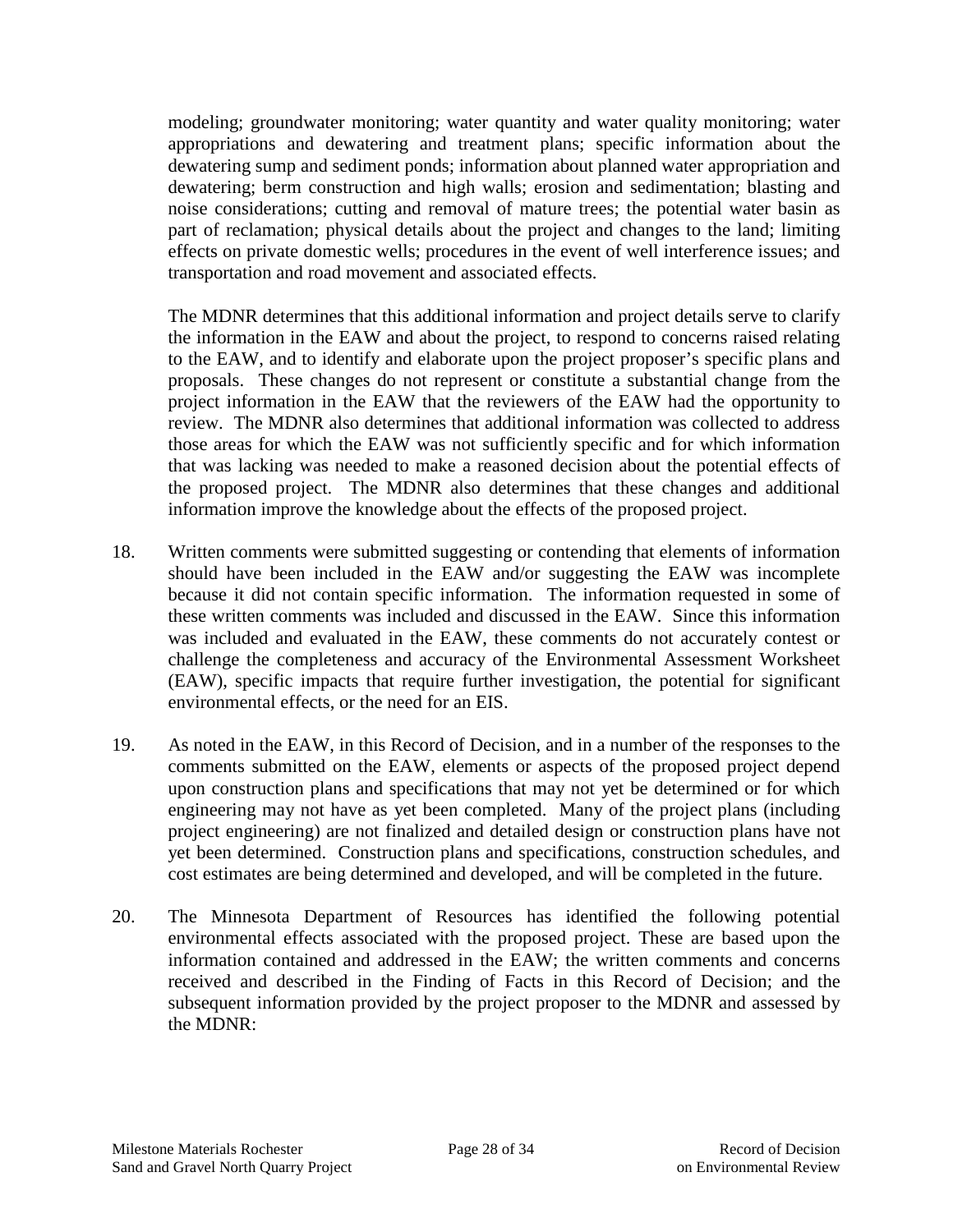- a. Project construction and design elements are described and addressed in the EAW and through additional information that was determined to be needed and was collected after the EAW comment period.
- b. Land use compatibility associated with the project is described and addressed in the EAW and through additional information that was determined to be needed and was collected after the EAW comment period.
- c. Noise, dust, and traffic effects are described and addressed in the EAW and through additional information that was determined to be needed and was collected after the EAW comment period.
- d. Physical impacts on water resources and particularly appropriation effects, dewatering effects, groundwater and surface water effects and relevant mitigation measures or measures to minimize effects are described and addressed in the EAW and through additional information that was determined to be needed and was collected after the EAW comment period.
- e. Effects on water use including domestic water supplies and on water surface use and relevant mitigation measures or measures to minimize effects are described and addressed in the EAW and through additional information that was determined to be needed and was collected after the EAW comment period.
- f. Erosion and sedimentation and relevant mitigation measures or measures to minimize effects are described and addressed in the EAW and through additional information that was determined to be needed and was collected after the EAW comment period.
- g. Water quality, surface water runoff, and groundwater and relevant mitigation measures or measures to minimize effects are described and addressed in the EAW and through additional information that was determined to be needed and was collected after the EAW comment period.
- 21. The project will comply with any and all permit and approval and regulatory requirements, particularly with those of the MDNR, the MPCA the U.S. Army Corps of Engineers, and applicable local government units.
- 22. The following permits and approvals will be required for the project:

| Unit of government                                                                        | <b>Type of Application</b>                                                          | <b>Status</b>                                      |
|-------------------------------------------------------------------------------------------|-------------------------------------------------------------------------------------|----------------------------------------------------|
| Minnesota Department of<br><b>Natural Resources</b>                                       | <b>Water Appropriation Permit</b>                                                   | Pending                                            |
| Minnesota Department of<br><b>Natural Resources</b><br><b>Minnesota Pollution Control</b> | <b>Installation of Four Monitoring</b><br>Wells<br><b>General NPDES Storm Water</b> | To be Submitted and<br>Applied For<br>Existing and |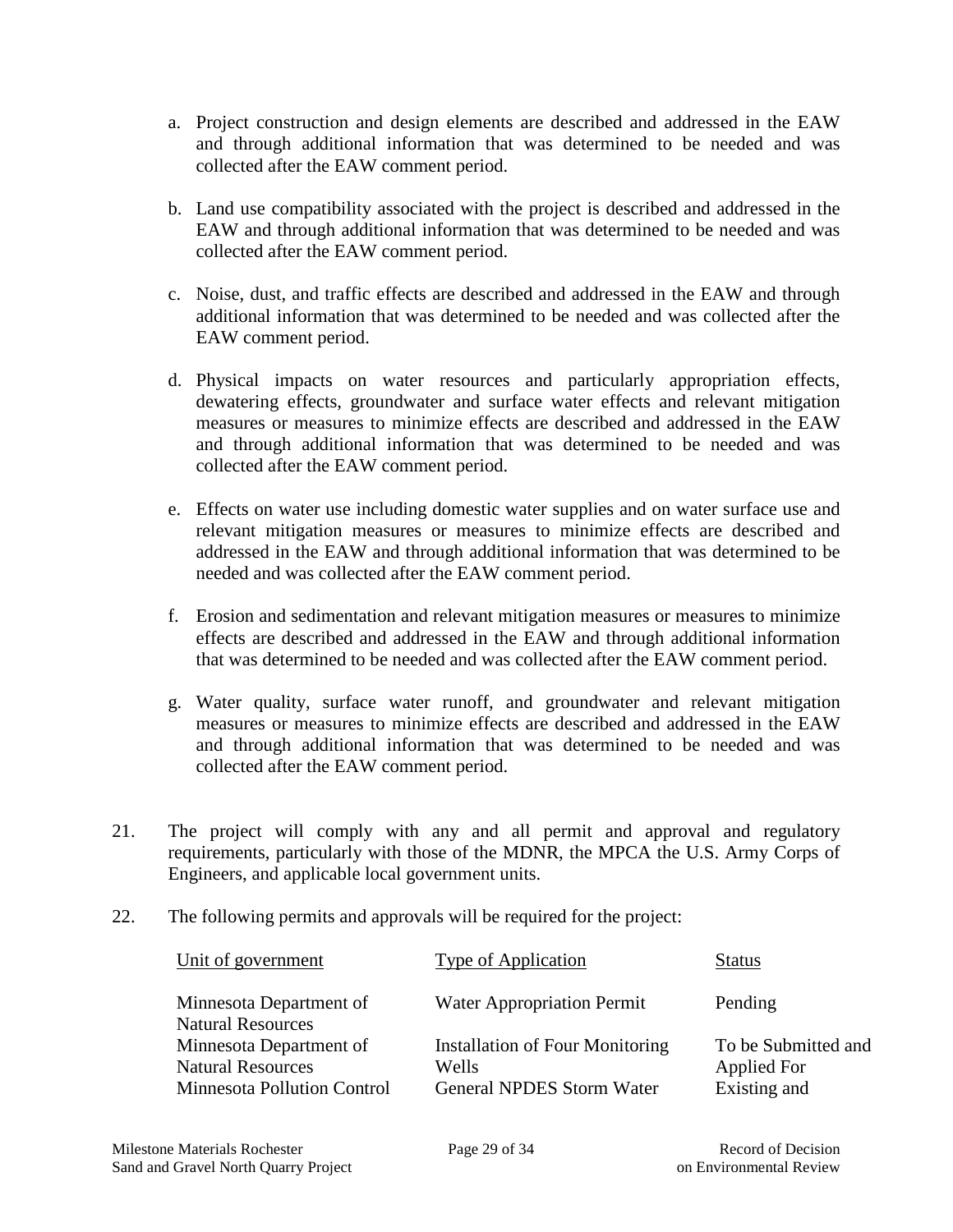| Agency                             | Permit                          | Ongoing           |
|------------------------------------|---------------------------------|-------------------|
| Minnesota Pollution Control        | Individual NPDES Storm Water    | Pending           |
| Agency                             | Permit                          |                   |
| Minnesota Pollution Control        | <b>Tank Registration</b>        | To Be Applied For |
| Agency                             |                                 |                   |
| <b>Minnesota Pollution Control</b> | <b>Air Emissions Permit</b>     | To Be Applied For |
| Agency                             |                                 |                   |
| Olmsted County / Cascade           | <b>Conditional Use Approval</b> | If Needed         |
| Township                           |                                 |                   |
| <b>Olmsted County /Cascade</b>     | Land Use Permit or Approval     | If Needed         |
| Township                           |                                 |                   |

- 23. Expected or anticipated cumulative effects from projects proposed in the vicinity by the same proposer or by others are limited in nature. There may be limited effects on the local aquifer and on the South Fork of the Zumbro River from the combined or cumulative water withdrawals for the proposed North Quarry operations, for the continuing South Quarry operations, for the Golberg Quarry operations, and for water supply in or serving the City of Rochester. Water quality from site stormwater and dewatering discharge could result in potential cumulative effects to existing conditions in the south Fork of the Zumbro River. These effects are limited and subject to MPCA ongoing public regulatory authority. There may also be limited effects resulting from traffic use in the area combined with North Quarry operation traffic, such as material hauling. No future projects for which a basis of expectation had been laid were identified that could have potential cumulative effects with the proposed project.
- 24. The Minnesota Environmental Quality Board rules require that if, after a negative declaration has been issued but before the proposed project has received all approvals or been implemented, the RGU determines that a substantial change has been made in the proposed project or has occurred in the project's circumstances, which change may affect the potential for significant adverse environmental effects that were not addressed in the existing EAW, a new EAW is required (Minnesota Rules, part 4410.1000, subpart 5). These rules further require that if the proposed project is an expansion or additional stage of an existing project, the cumulative total of the proposed project and any existing stages or components of the existing project must be included when determining if a threshold is met or exceeded if construction was begun within three years before the date of application for a permit or approval from a governmental unit for the expansion or additional stage but after April 21, 1997, except that any existing stage or component that was reviewed under a previously completed EAW or EIS need not be included (Minnesota Rules, part 4410.4300, subpart 1). Since it is possible that major or significant changes could be made to the project, at variation from or different from the proposed project described in the EAW and in this Record of Decision, the project proposer and MDNR Division of Ecological and Water Resources staff and managers will consult with Environmental Review Program staff in the MDNR's Division of Ecological and Water Resources before implementing changes that vary from the project described in the EAW or in this Record of Decision for a determination from the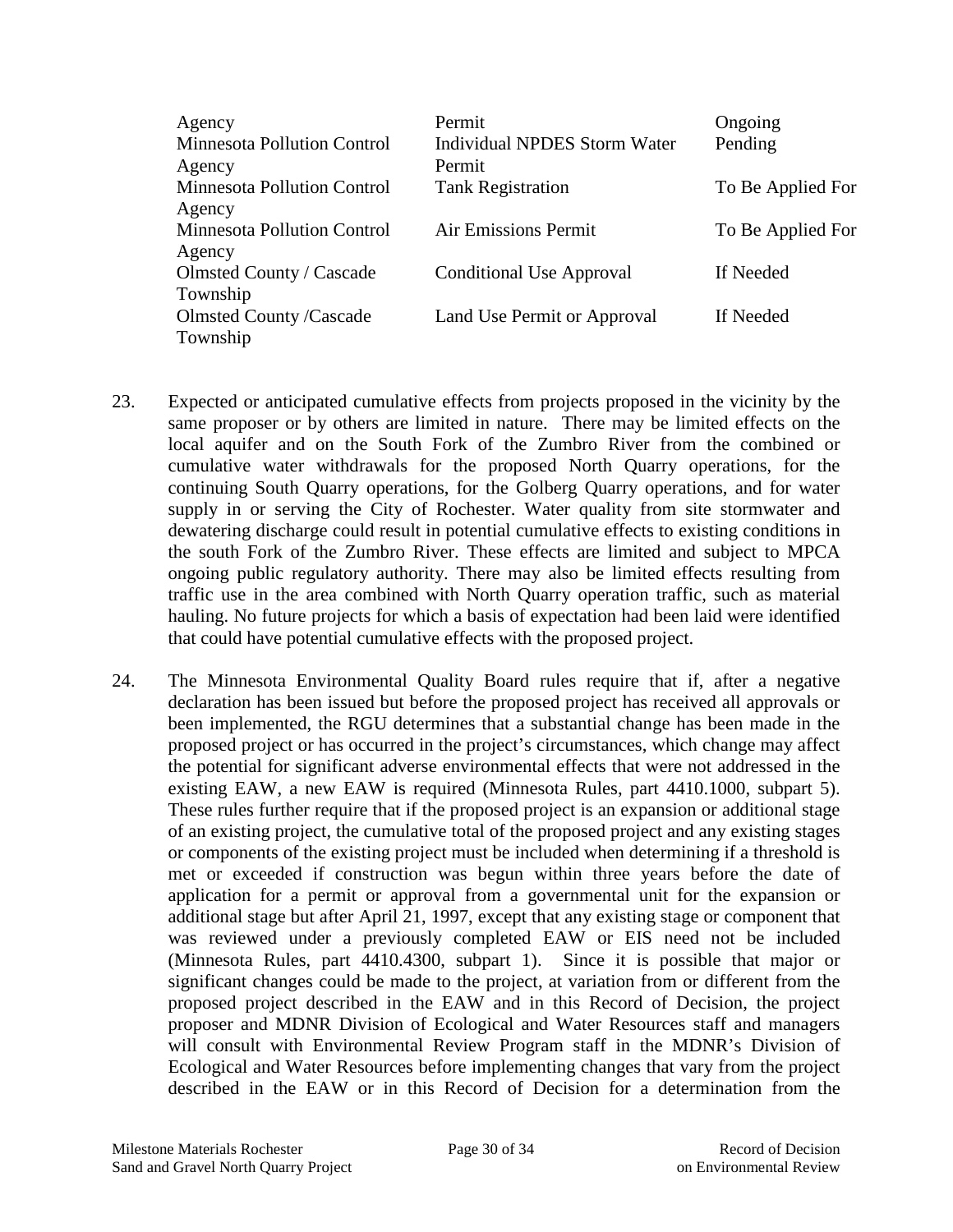MDNR's Division of Ecological and Water Resources regarding the possible or potential need for further environmental review.

25. A substantial number of written comments did not address the Environmental Assessment Worksheet, the accuracy or completeness of the EAW, specific impacts warranting further study, the potential for significant environmental effects, or the need for an Environmental Impact Statement. However, the MDNR as the RGU responded to those comments to provide substantive information and as a courtesy to those who reviewed the EAW and submitted written comments to the MDNR.

# **CONCLUSIONS**

1. The Minnesota Environmental Review Program Rules, Minnesota Rules, part 4410.1700, subparts 6 and 7 set forth the following standards and criteria, to which the effects of a project are to be compared, to determine whether it has the potential for significant environmental effects:

*In deciding whether a project has the potential for significant environmental effects, the following factors shall be considered:*

- *a. type, extent, and reversibility of environmental effects;*
- *b. cumulative potential effects of related or anticipated future projects;*
- *c. extent to which the environmental effects are subject to mitigation by on-going regulatory authority; and*
- *d. the extent to which environmental effects can be anticipated and controlled as a result of other environmental studies undertaken by public agencies or the project proposer, including other EISs.*
- *2. Type, extent, and reversibility of environmental effects.*

Based on the Findings of Fact above, the MDNR concludes the following potential environmental impacts, as described and discussed throughout these Findings of Fact will be limited in extent, temporary, or reversible:

Construction-related disturbance in and adjacent to the project site; Construction-related disturbance of wildlife species; Construction-related disturbance of aquatic species; Construction-related flow, velocity, and temperature alterations; Construction-related erosion, sedimentation, siltation, noise, dust, odors, and traffic; and Water-related land use districts by virtue of the site being within the shore land district.

*3. Cumulative potential effects of related or anticipated future projects.*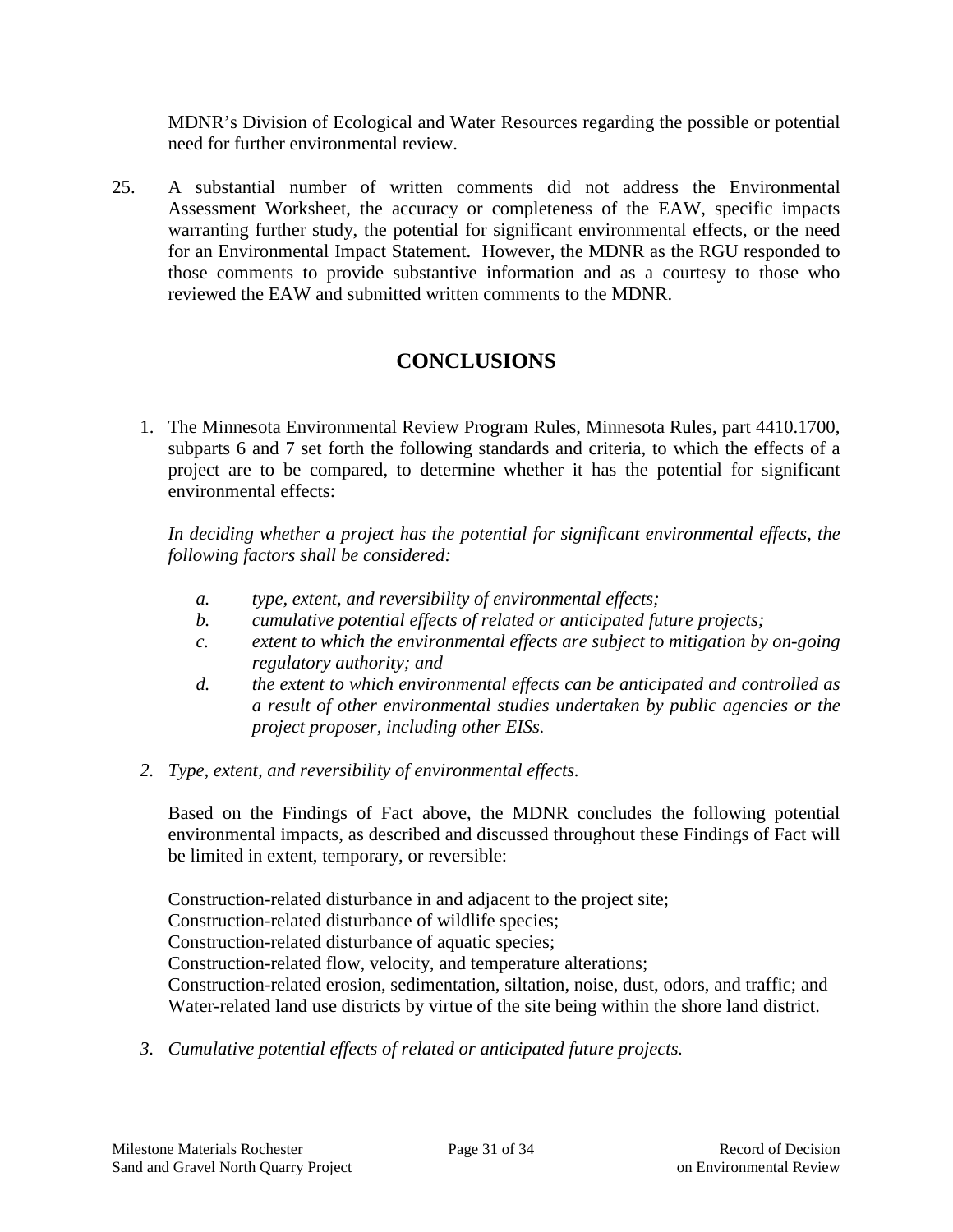There are no related or anticipated future projects known to the MDNR recently completed or specifically planned in the foreseeable future that may act in combination to cumulatively adversely affect groundwater and surface water quantity and quality; water appropriations and dewatering; and traffic use, traffic patterns, traffic flow, and road movement in this geographic location.

*4. Extent to which the environmental effects are subject to mitigation by on-going regulatory authority.*

Based on the information in the EAW and the Findings of Fact above, the MDNR has determined that the following environmental effects, as described and discussed throughout these Findings of Fact, are subject to mitigation by ongoing public regulatory authority, including permits, approvals, enforcement of regulations, or other programs:

Physical impacts on water resources, construction-related effects, reclamation and restoration, construction-related disturbance, appropriation and dewatering, potential effects to groundwater and/or surface water, vegetative berms, noise and blasting effects.

Erosion, sedimentation, siltation, sediment transport, water quality, temperature, and construction-related erosion, noise, dust, and odors.

Post-construction monitoring (the MDNR will continue to review and evaluate the site and monitor the effects of the project on water resources and groundwater and surface water quality in the project area, the overall biological/ecological response, effects on domestic wells, effects of erosion and sedimentation control practices, and monitoring of newly established vegetation to prevent the establishment of invasive plant species).

The MDNR will also confirm and assure that any and all requirements between the MDNR and other entities are complied with assuring appropriate use and access to public and/or private lands associated with project construction and/or operation.

5. *Extent to which environmental effects can be anticipated and controlled as a result of other environmental studies undertaken by public agencies or the project proposer, including other EISs.*

The MDNR previously prepared an EAW for a project in northwest Minnesota known as the Wilton Gravel Mine. The MDNR has prepared and/or participated in the preparation of other EAWs or Environmental Impact Statements for other sand and gravel mining operations in Minnesota.

6. The Minnesota Department of Natural Resources has fulfilled all the procedural requirements of law and rule applicable to determining the need for an EIS on the Milestone Materials, Rochester Sand and Gravel – North Quarry Project in Cascade Township in Olmsted County, Minnesota and in the City of Rochester, Minnesota in Olmsted County.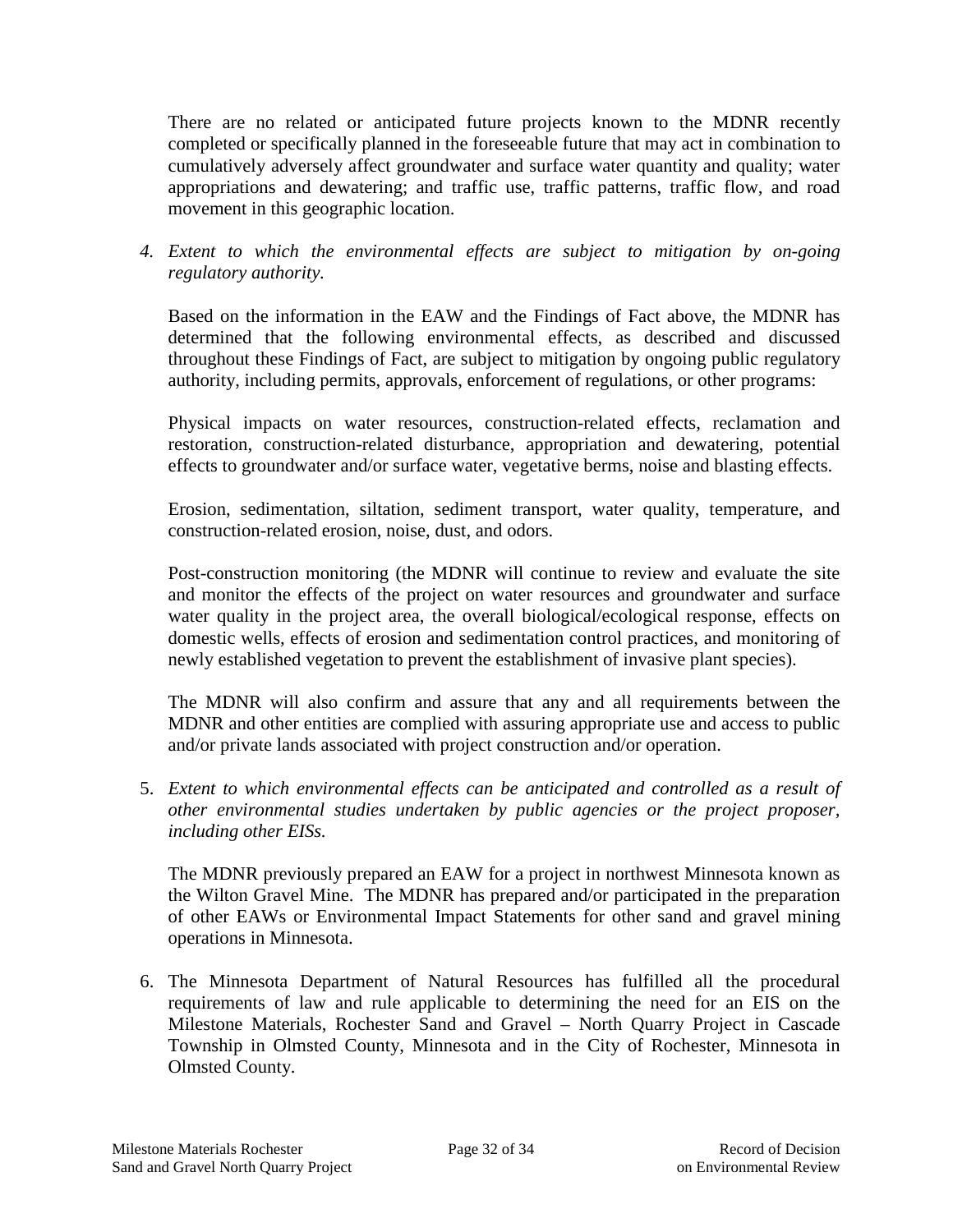7. Based on consideration of the criteria and factors specified in the Minnesota Environmental Review Program Rules (Minnesota Rules, part 4410.1700, subparts 6 and 7) to determine whether a project has the potential for significant environmental effects, and on the Findings of Fact and Record of Decision in this matter, the MDNR determines that the proposed Milestone Materials, Rochester Sand and Gravel – North Quarry Project does not have the potential for significant environmental effects.